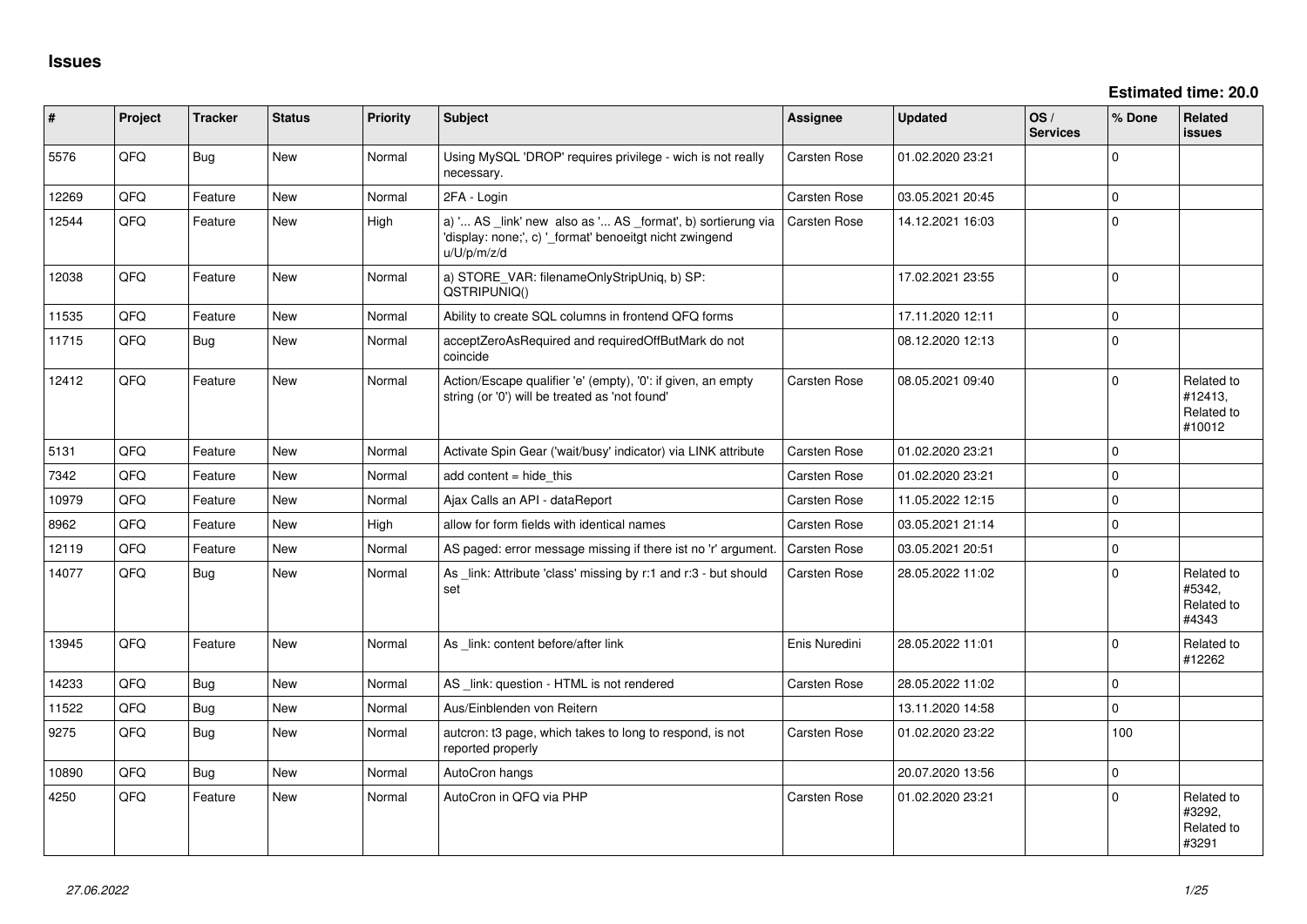| ∦     | Project | <b>Tracker</b> | <b>Status</b> | <b>Priority</b> | Subject                                                                                              | <b>Assignee</b>     | <b>Updated</b>   | OS/<br><b>Services</b> | % Done      | Related<br>issues                             |
|-------|---------|----------------|---------------|-----------------|------------------------------------------------------------------------------------------------------|---------------------|------------------|------------------------|-------------|-----------------------------------------------|
| 12146 | QFQ     | Feature        | <b>New</b>    | Normal          | Autocron Job: Anzeigen wann der naechste Job ausgefuehrt<br>wird, resp das er nicht ausgefuehrt wird | Carsten Rose        | 15.03.2021 15:23 |                        | $\Omega$    |                                               |
| 8431  | QFQ     | Bug            | <b>New</b>    | High            | autocron.php with wrong path                                                                         | Carsten Rose        | 03.05.2021 21:14 |                        | $\Omega$    |                                               |
| 13647 | QFQ     | Bug            | New           | Normal          | Autofocus funktioniert nicht auf Chrome                                                              | Benjamin Baer       | 19.03.2022 17:44 |                        | $\Omega$    |                                               |
| 11893 | QFQ     | Feature        | <b>New</b>    | High            | Broken SIP: a) only report one time, b) only report in main<br>column                                | Carsten Rose        | 12.05.2021 12:13 |                        | $\Omega$    | Related to<br>#12532,<br>Related to<br>#14187 |
| 9177  | QFQ     | <b>Bug</b>     | <b>New</b>    | Normal          | Bug? QFQ tries to save an action FE, which has real<br>existing column name                          | Carsten Rose        | 01.02.2020 23:22 |                        | $\Omega$    |                                               |
| 9781  | QFQ     | Feature        | New           | Normal          | Button: CSS class to make buttons smaller                                                            | Carsten Rose        | 01.02.2020 23:22 |                        | $\Omega$    |                                               |
| 13467 | QFQ     | Feature        | <b>New</b>    | Normal          | ChangeLog Generator                                                                                  | Carsten Rose        | 19.03.2022 17:46 |                        | $\Omega$    | Related to<br>#11460                          |
| 13451 | QFQ     | Bug            | <b>New</b>    | Normal          | Character Counter / Max Character: Problem in Safari                                                 | Carsten Rose        | 15.04.2022 17:18 |                        | $\Omega$    |                                               |
| 12474 | QFQ     | Feature        | New           | Normal          | Check BaseConfigURL if it is given and the the last char is '/'                                      | <b>Carsten Rose</b> | 03.05.2021 20:45 |                        | $\Omega$    |                                               |
| 9853  | QFQ     | Feature        | New           | Normal          | Check das SQL / QFQ / Mail Logfile geschrieben wird                                                  |                     | 09.01.2020 11:15 |                        | $\Omega$    |                                               |
| 11752 | QFQ     | Bug            | New           | Normal          | checkbox renders multiple input elements with same name                                              | Carsten Rose        | 17.12.2020 14:58 |                        | $\Omega$    | Related to<br>#11750                          |
| 12163 | QFQ     | Feature        | <b>New</b>    | Normal          | Checkbox: table wrap                                                                                 | Carsten Rose        | 03.05.2021 20:51 |                        | $\Omega$    |                                               |
| 11057 | QFQ     | <b>Bug</b>     | <b>New</b>    | High            | Checkboxes ohne span.checkmark im Report werden<br>ausgeblendet                                      | Benjamin Baer       | 03.05.2021 21:12 |                        | $\Omega$    | Related to<br>#11039                          |
| 12476 | QFQ     | Feature        | <b>New</b>    | Normal          | clearMe: a) should trigger 'dirty', b) sticky on textarea resize                                     | Benjamin Baer       | 04.01.2022 08:40 |                        | $\Omega$    | Related to<br>#9528                           |
| 7102  | QFQ     | Feature        | <b>New</b>    | Normal          | Comment sign in report: '#' and '--'                                                                 | Carsten Rose        | 01.02.2020 23:21 |                        | $\Omega$    |                                               |
| 12714 | QFQ     | Bug            | <b>New</b>    | Normal          | Conversion of GIF to PDF broken when GIF contains Alpha.                                             | Carsten Rose        | 19.03.2022 17:49 |                        | $\Omega$    |                                               |
| 12327 | QFQ     | <b>Bug</b>     | <b>New</b>    | Normal          | Copy to clipboard: Glyphicon can not be changed                                                      | Carsten Rose        | 27.12.2021 17:59 |                        | $\Omega$    |                                               |
| 12330 | QFQ     | Feature        | New           | Normal          | Copy to input field / text area / TinyMCE                                                            | Carsten Rose        | 07.04.2021 09:01 |                        | $\Omega$    |                                               |
| 8089  | QFQ     | Feature        | <b>New</b>    | Normal          | Copy/Paste for FormElements                                                                          | Carsten Rose        | 01.02.2020 23:22 |                        | $\Omega$    |                                               |
| 13843 | QFQ     | Feature        | New           | Normal          | Create JWT via QFQ                                                                                   | Carsten Rose        | 19.03.2022 17:42 |                        | $\Omega$    |                                               |
| 13841 | QFQ     | Feature        | New           | Normal          | Create PDF via iText - evaluate                                                                      | Carsten Rose        | 19.03.2022 17:42 |                        | $\mathbf 0$ |                                               |
| 9136  | QFQ     | Feature        | New           | Normal          | Create ZIP files with dynamic PDFs                                                                   | Carsten Rose        | 01.02.2020 23:22 |                        | 0           |                                               |
| 9348  | QFQ     | Feature        | New           | Normal          | defaultThumbnailSize: pre render thumbnails                                                          | Carsten Rose        | 12.06.2021 09:05 |                        | 0           |                                               |
| 7481  | QFQ     | Feature        | New           | Normal          | Detect 'BaseUrl' automatically                                                                       | Carsten Rose        | 01.02.2020 23:21 |                        | 0           |                                               |
| 13460 | QFQ     | Bug            | New           | Normal          | Doc: Password set/reset  password should not processed<br>with 'html encode'                         | Carsten Rose        | 19.03.2022 17:46 |                        | 0           |                                               |
| 14377 | QFQ     | Bug            | New           | Normal          | Documentation > General Tips: white page after migration                                             | Enis Nuredini       | 19.06.2022 16:37 |                        | 0           |                                               |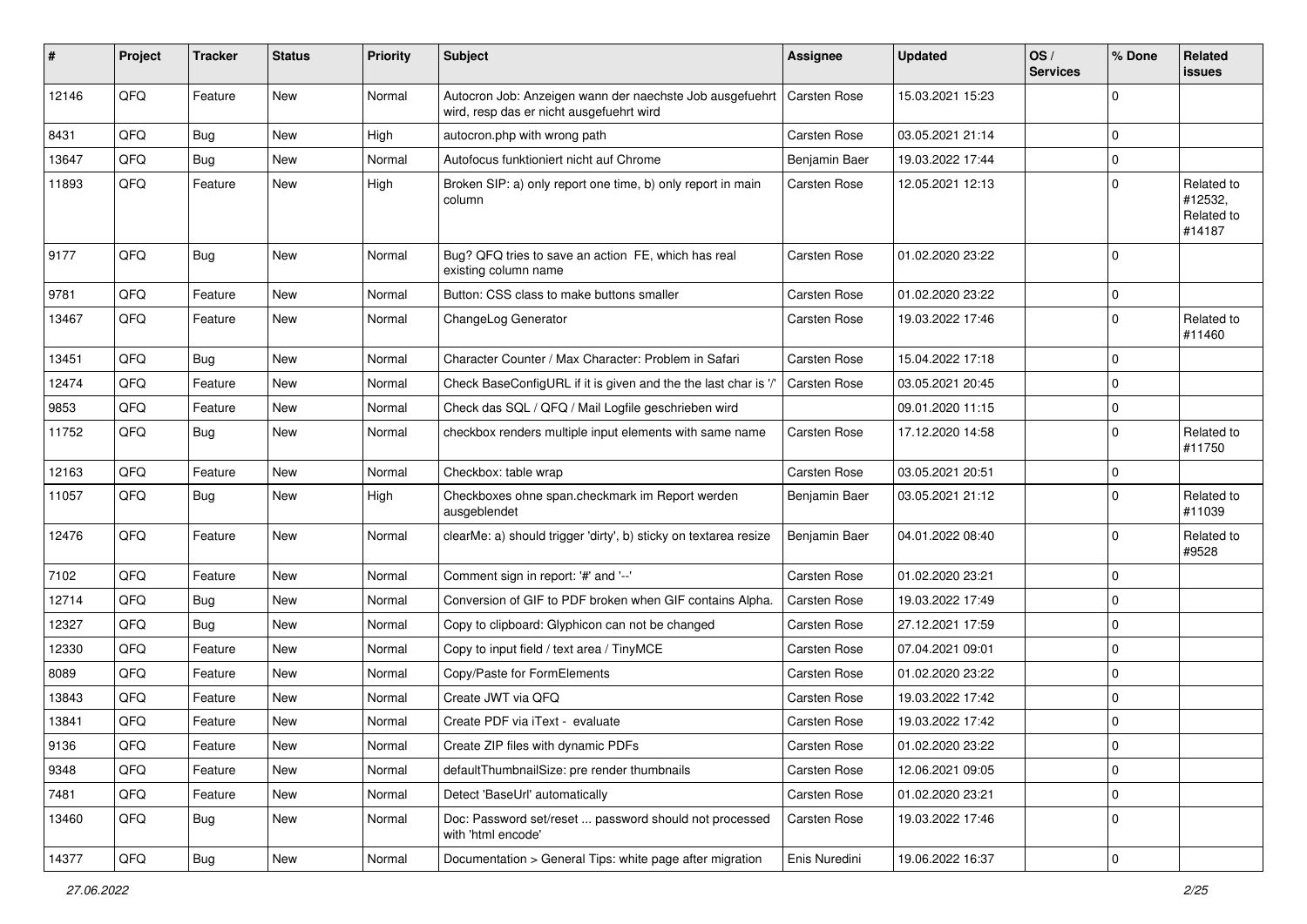| #     | Project | <b>Tracker</b> | <b>Status</b> | <b>Priority</b> | <b>Subject</b>                                                                                        | Assignee            | <b>Updated</b>   | OS/<br><b>Services</b> | % Done      | <b>Related</b><br><b>issues</b>                  |
|-------|---------|----------------|---------------|-----------------|-------------------------------------------------------------------------------------------------------|---------------------|------------------|------------------------|-------------|--------------------------------------------------|
| 12109 | QFQ     | Feature        | <b>New</b>    | Normal          | Donwload Link: Plain, SIP, Persistent Link, Peristent SIP -<br>new notation                           | <b>Carsten Rose</b> | 03.05.2021 20:45 |                        | $\Omega$    | Related to<br>#12085                             |
| 5221  | QFQ     | Bug            | <b>New</b>    | High            | Download Dialog: Bleibt stehen in FF wenn Datei<br>automatisch gespeichert wird.                      | Carsten Rose        | 03.05.2021 21:14 |                        | $\mathbf 0$ |                                                  |
| 10996 | QFQ     | Feature        | <b>New</b>    | Normal          | Download video via sip: no seek                                                                       | <b>Carsten Rose</b> | 12.08.2020 14:18 |                        | $\mathbf 0$ |                                                  |
| 6292  | QFQ     | Feature        | <b>New</b>    | Normal          | Download: File speichern mit Hash aber original Filename in<br>der Datenbank vermerken fuer Downloads | <b>Carsten Rose</b> | 01.02.2020 23:21 |                        | $\mathbf 0$ |                                                  |
| 12603 | QFQ     | Feature        | New           | Normal          | Dropdown (Select), Radio, checkbox:<br>itemListAlways={{!SELECT key, value}}                          | Carsten Rose        | 19.03.2022 17:47 |                        | $\mathbf 0$ |                                                  |
| 10119 | QFQ     | Feature        | <b>New</b>    | Normal          | Dropdown (selectlist) & Type Ahead: format and catagorize<br>list                                     | <b>Carsten Rose</b> | 07.05.2020 09:36 |                        | $\mathbf 0$ |                                                  |
| 12670 | QFQ     | Bug            | <b>New</b>    | High            | Dropdown-Menu classes können nicht mehr angegeben<br>werden                                           | Carsten Rose        | 07.12.2021 17:19 |                        | $\Omega$    |                                                  |
| 11504 | QFQ     | Feature        | New           | Normal          | Dynamic Update: Button text update for 'Save',' Close' &<br>'Delete'                                  | Carsten Rose        | 12.11.2020 23:44 |                        | $\mathbf 0$ |                                                  |
| 4082  | QFQ     | Feature        | New           | Normal          | Dynamic Update: modeSql - useful default                                                              | Carsten Rose        | 01.02.2020 23:22 |                        | $\mathbf 0$ |                                                  |
| 11195 | QFQ     | Bug            | New           | Low             | Dynamic Update: Note not updated if new text is empty<br>(v20.4)                                      |                     | 25.09.2020 11:14 |                        | $\Omega$    |                                                  |
| 7002  | QFQ     | Bug            | <b>New</b>    | Normal          | Dynamic Update: row does not disappear / appear                                                       | Carsten Rose        | 01.02.2020 23:22 |                        | $\Omega$    |                                                  |
| 7109  | QFQ     | Feature        | New           | Normal          | Dynamic Updates: row/element hide                                                                     | Carsten Rose        | 01.02.2020 23:22 |                        | $\Omega$    | Has duplicate<br>#4081                           |
| 11460 | QFQ     | Feature        | <b>New</b>    | Normal          | Easier creation of changelog: gitchangelog                                                            | Carsten Rose        | 12.06.2021 10:20 |                        | $\mathbf 0$ | Related to<br>#13467                             |
| 9783  | QFQ     | <b>Bug</b>     | <b>New</b>    | Normal          | Email with special characters                                                                         | Carsten Rose        | 01.02.2020 23:22 |                        | $\Omega$    |                                                  |
| 12989 | QFQ     | <b>Bug</b>     | <b>New</b>    | Normal          | empty string does not trigger dynamic update                                                          | Enis Nuredini       | 28.05.2022 11:09 |                        | $\mathbf 0$ |                                                  |
| 10759 | QFQ     | <b>Bug</b>     | <b>New</b>    | Normal          | emptyMeansNull - Feld falsch aktualisiert                                                             |                     | 12.11.2020 23:45 |                        | $\mathbf 0$ |                                                  |
| 3864  | QFQ     | Feature        | <b>New</b>    | Normal          | Encrypt / decrypt field                                                                               | <b>Carsten Rose</b> | 08.03.2021 18:08 |                        | $\mathbf 0$ |                                                  |
| 13689 | QFQ     | <b>Bug</b>     | <b>New</b>    | Normal          | Enter auf Eingabefeld mit ungültigem Wert führt zu blurry<br>Seite                                    | Enis Nuredini       | 28.05.2022 10:53 |                        | $\Omega$    | Related to<br>#14245, Has<br>duplicate<br>#11891 |
| 12066 | QFQ     | Bug            | <b>New</b>    | High            | enterAsSubmit: Forward wird nicht ausgeführt                                                          | Enis Nuredini       | 29.05.2022 09:23 |                        | $\Omega$    |                                                  |
| 9013  | QFQ     | Bug            | <b>New</b>    | Normal          | Error in Twig template not handled                                                                    | Carsten Rose        | 20.10.2021 13:43 |                        | $\mathbf 0$ |                                                  |
| 6677  | QFQ     | <b>Bug</b>     | <b>New</b>    | Normal          | Error message FE Action Element: no/wrong FE reference<br>who cause the problem.                      | <b>Carsten Rose</b> | 01.02.2020 23:21 |                        | $\Omega$    |                                                  |
| 7547  | QFQ     | Bug            | <b>New</b>    | Normal          | Error Message in afterSave: wrong parameter column<br>reported                                        | <b>Carsten Rose</b> | 01.02.2020 23:22 |                        | $\mathbf 0$ |                                                  |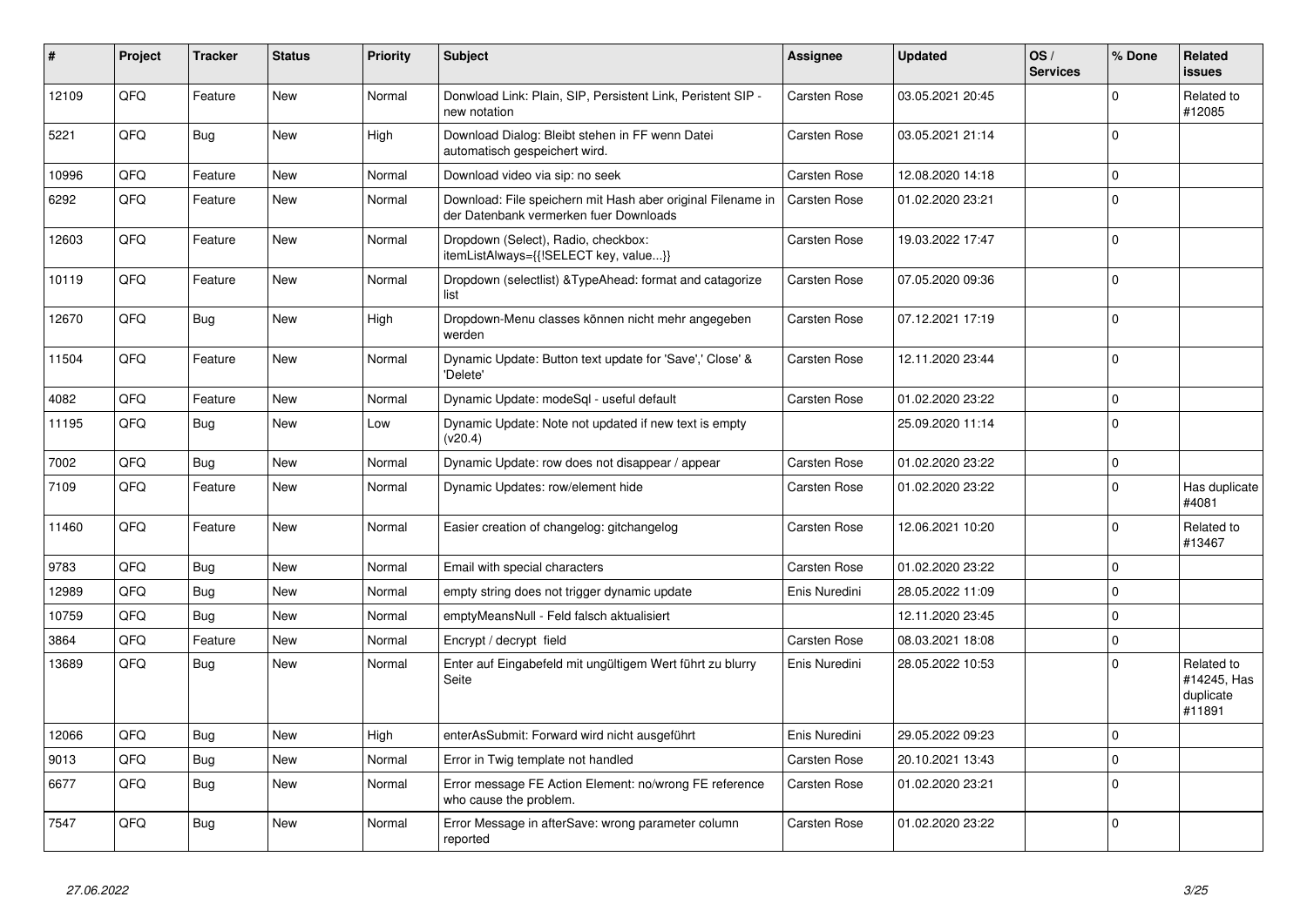| #     | Project | <b>Tracker</b> | <b>Status</b> | <b>Priority</b> | <b>Subject</b>                                                                                                   | <b>Assignee</b> | <b>Updated</b>   | OS/<br><b>Services</b> | % Done      | Related<br>issues                            |
|-------|---------|----------------|---------------|-----------------|------------------------------------------------------------------------------------------------------------------|-----------------|------------------|------------------------|-------------|----------------------------------------------|
| 6912  | QFQ     | <b>Bug</b>     | <b>New</b>    | Normal          | error Message Var 'deadline' already set in SIP - in Form<br>with FE.value={{deadline:R:::{{deadlinePeriod:Y}}}} | Carsten Rose    | 01.02.2020 23:21 |                        | $\Omega$    |                                              |
| 9127  | QFQ     | <b>Bug</b>     | <b>New</b>    | Normal          | Error Message: change 'roll over' color - text not readable                                                      | Carsten Rose    | 01.02.2020 23:22 |                        | $\Omega$    |                                              |
| 9128  | QFQ     | Feature        | <b>New</b>    | Normal          | Error Message: not replaced variables- a) replace back to<br>'{{', b) underline                                  | Carsten Rose    | 01.02.2020 23:22 |                        | $\Omega$    | Related to<br>#9129                          |
| 10874 | QFQ     | Feature        | New           | Normal          | Erstellen eines Foreign Keys in der Tabelle "FormElement"                                                        |                 | 13.07.2020 10:11 |                        | $\mathbf 0$ |                                              |
| 10324 | QFQ     | <b>Bug</b>     | <b>New</b>    | Normal          | Excel Export mit Template funktioniert nur, wenn Template<br>vor uid kommt                                       |                 | 30.03.2020 11:20 |                        | $\Omega$    | Related to<br>#10257                         |
| 10976 | QFQ     | Feature        | <b>New</b>    | Normal          | Excel Export Verbesserungen                                                                                      | Carsten Rose    | 06.08.2020 10:56 |                        | $\Omega$    |                                              |
| 12024 | QFQ     | Feature        | New           | Normal          | Excel Export: text columns by default decode<br>htmlspeciachar()                                                 | Carsten Rose    | 17.02.2021 23:55 |                        | $\Omega$    | Related to<br>#12022                         |
| 6594  | QFQ     | Feature        | <b>New</b>    | Normal          | Excel: on download, check if there is a valid sip                                                                | Carsten Rose    | 01.02.2020 23:21 |                        | $\Omega$    |                                              |
| 14185 | QFQ     | Feature        | New           | Normal          | External/Autocron.php - better suitable directory                                                                | Support: System | 28.05.2022 11:03 |                        | $\Omega$    |                                              |
| 8719  | QFQ     | Feature        | New           | Normal          | extraButtonLock: add support for 0/1                                                                             | Carsten Rose    | 01.02.2020 23:22 |                        | $\Omega$    |                                              |
| 9352  | QFQ     | Feature        | <b>New</b>    | Normal          | FE 'Native' fire slaveld, sqlAfter, sqlIns                                                                       | Carsten Rose    | 01.02.2020 23:22 |                        | $\Omega$    |                                              |
| 7812  | QFQ     | Feature        | New           | Normal          | FE 'Subrecord' - new option 'subrecordShowFilter',<br>'subrecordPaging'                                          | Carsten Rose    | 01.02.2020 23:22 |                        | $\Omega$    |                                              |
| 9531  | QFQ     | <b>Bug</b>     | <b>New</b>    | High            | FE File: Dynamic Update / modeSql / required detected even<br>it not set                                         | Carsten Rose    | 11.06.2021 20:32 |                        | $\mathbf 0$ | Related to<br>#12398                         |
| 12040 | QFQ     | <b>Bug</b>     | <b>New</b>    | Normal          | FE Mode 'hidden' für zwei FEs auf einer Zeile                                                                    | Carsten Rose    | 18.02.2021 10:13 |                        | $\Omega$    |                                              |
| 3547  | QFQ     | Bug            | <b>New</b>    | Normal          | FE of type 'note' causes writing of empty fields.                                                                | Carsten Rose    | 01.02.2020 23:21 |                        | $\Omega$    |                                              |
| 5559  | QFQ     | <b>Bug</b>     | New           | Normal          | FE.type = Upload: 'accept' might contain variables                                                               | Carsten Rose    | 11.05.2020 21:23 |                        | $\Omega$    |                                              |
| 8049  | QFQ     | Bug            | <b>New</b>    | Normal          | FE.type=note, column 'value': text moves some pixel to top<br>after save                                         | Carsten Rose    | 01.02.2020 23:22 |                        | $\Omega$    |                                              |
| 9317  | QFQ     | <b>Bug</b>     | New           | Normal          | FE.type=note: with dynamic show/hidden an empty label<br>causes trouble                                          | Carsten Rose    | 01.02.2020 23:22 |                        | $\Omega$    |                                              |
| 7899  | QFQ     | <b>Bug</b>     | <b>New</b>    | High            | Fe.type=password / retype / required: always complain<br>about missing value                                     | Carsten Rose    | 03.05.2021 21:14 |                        | $\Omega$    |                                              |
| 10082 | QFQ     | Bug            | <b>New</b>    | Normal          | FE.type=SELECT - 'sanatize' Class                                                                                | Carsten Rose    | 07.05.2020 09:36 |                        | $\Omega$    | Related to<br>#10081                         |
| 12162 | QFQ     | Feature        | New           | Normal          | FE.type=sendmail: personalized mailing (several mails) via<br>template                                           | Carsten Rose    | 03.05.2021 20:45 |                        | 0           |                                              |
| 9347  | QFQ     | Bug            | New           | High            | FE.type=upload with dynamic show/hidden: required not<br>detected                                                | Carsten Rose    | 12.06.2021 10:40 |                        | $\mathbf 0$ | Related to<br>#5305,<br>Related to<br>#12398 |
| 9533  | QFQ     | Bug            | New           | Normal          | FE.type=upload: Check in 'beforeSave' if upload is given                                                         | Carsten Rose    | 01.02.2020 23:22 |                        | $\mathbf 0$ | Related to<br>#11523                         |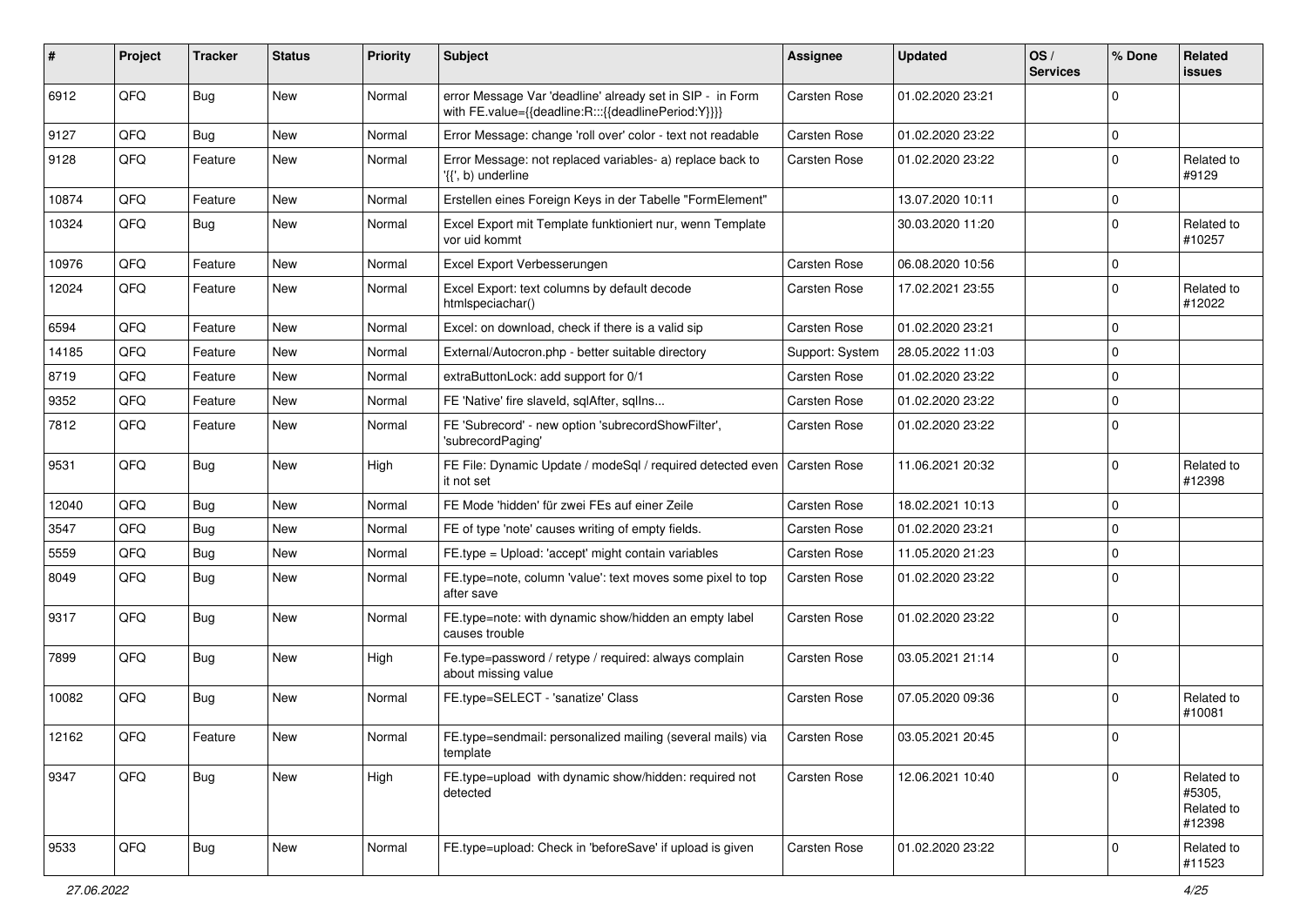| #     | Project | <b>Tracker</b> | <b>Status</b> | <b>Priority</b> | Subject                                                                                                                                             | <b>Assignee</b>     | <b>Updated</b>   | OS/<br><b>Services</b> | % Done      | <b>Related</b><br><b>issues</b>              |
|-------|---------|----------------|---------------|-----------------|-----------------------------------------------------------------------------------------------------------------------------------------------------|---------------------|------------------|------------------------|-------------|----------------------------------------------|
| 7512  | QFQ     | Bug            | <b>New</b>    | Normal          | FE: inputType=number >> 'pattern' is not respected                                                                                                  | <b>Carsten Rose</b> | 01.02.2020 23:22 |                        | $\mathbf 0$ |                                              |
| 7920  | QFQ     | Feature        | <b>New</b>    | Normal          | FE: Syntax Highlight, Zeinlenumbruch                                                                                                                | Carsten Rose        | 01.02.2020 10:03 |                        | $\Omega$    |                                              |
| 10937 | QFQ     | Bug            | <b>New</b>    | Normal          | Fehler mit abhängigen Select- Feldern beim Positionieren                                                                                            | Carsten Rose        | 12.11.2020 23:45 |                        | $\Omega$    |                                              |
| 4413  | QFQ     | Feature        | <b>New</b>    | Normal          | fieldset: show/hidden, modeSql, dynamicUpdate                                                                                                       | Carsten Rose        | 09.02.2022 15:19 |                        | $\mathbf 0$ |                                              |
| 6462  | QFQ     | Bug            | <b>New</b>    | Normal          | File Upload: Nutzlose Fehlermeldung wenn Datei zu gross                                                                                             | Carsten Rose        | 01.02.2020 23:21 |                        | $\mathbf 0$ | Related to<br>#6139                          |
| 13716 | QFQ     | <b>Bug</b>     | New           | High            | Firefox ask to store username/password                                                                                                              | Enis Nuredini       | 30.05.2022 09:31 |                        | $\mathbf 0$ | Related to<br>#13827                         |
| 8336  | QFQ     | Feature        | <b>New</b>    | Normal          | Form > modified > Close New: a) Optional disable popup, b)<br>custom text, c) mode on save: close stay                                              | Carsten Rose        | 01.02.2020 23:22 |                        | $\mathbf 0$ | Related to<br>#8335                          |
| 10763 | QFQ     | Feature        | <b>New</b>    | Normal          | form accessed and submitted despite logout?                                                                                                         |                     | 16.06.2020 11:43 |                        | $\Omega$    |                                              |
| 11716 | QFQ     | Feature        | <b>New</b>    | Normal          | Form an beliebiger Stelle im Report anzeigen                                                                                                        |                     | 09.12.2020 09:47 |                        | $\mathbf 0$ |                                              |
| 9602  | QFQ     | Feature        | <b>New</b>    | Normal          | Form definition as JSON                                                                                                                             | Carsten Rose        | 01.02.2020 23:21 |                        | $\mathbf 0$ | Related to<br>#9600                          |
| 4756  | QFQ     | Bug            | <b>New</b>    | Normal          | Form dirty even nothing changes                                                                                                                     | Carsten Rose        | 11.12.2019 16:16 |                        | $\mathbf 0$ |                                              |
| 14322 | QFQ     | Bug            | New           | Normal          | Form Load: by default no scroll (save & close should be<br>visible)                                                                                 | Enis Nuredini       | 15.06.2022 14:12 |                        | $\mathbf 0$ | Related to<br>#14321,<br>Related to<br>#6232 |
| 14245 | QFQ     | Bug            | <b>New</b>    | Normal          | Form Save Btn bleibt disabled wenn Datumsfeld über<br>Datepicker geändert                                                                           | Enis Nuredini       | 27.05.2022 13:45 |                        | $\Omega$    | Related to<br>#13689                         |
| 12581 | QFQ     | Bug            | <b>New</b>    | Normal          | Form.forward=close: Record 'new' in new browser tab ><br>save (& close) >> Form is not reloaded with new created<br>record id and stays in mode=new | Carsten Rose        | 19.03.2022 17:48 |                        | $\mathbf 0$ |                                              |
| 9773  | QFQ     | Bug            | New           | Normal          | form.parameter.formModeGlobal=requiredOff                                                                                                           | Carsten Rose        | 01.02.2020 15:56 |                        | $\mathbf 0$ |                                              |
| 6289  | QFQ     | Feature        | <b>New</b>    | Normal          | Form: Log                                                                                                                                           | Carsten Rose        | 01.02.2020 23:21 |                        | $\mathbf 0$ |                                              |
| 12156 | QFQ     | Feature        | <b>New</b>    | Normal          | Form: Optional disable 'leave page'                                                                                                                 |                     | 03.05.2021 20:45 |                        | $\mathbf 0$ |                                              |
| 12468 | QFQ     | <b>Bug</b>     | <b>New</b>    | Urgent          | Form: update Form.title after save                                                                                                                  | Carsten Rose        | 03.05.2021 21:12 |                        | $\Omega$    |                                              |
| 9537  | QFQ     | Feature        | New           | Normal          | FormEditor: Edit fieldset in FrontEnd                                                                                                               | Carsten Rose        | 01.02.2020 23:22 |                        | $\mathbf 0$ |                                              |
| 8083  | QFQ     | Bug            | <b>New</b>    | High            | FormEditor: primary table list does not respect<br>'indexDb={{indexData:Y}}'                                                                        | Carsten Rose        | 03.05.2021 21:14 |                        | $\mathbf 0$ | Has duplicate<br>#6678                       |
| 14395 | QFQ     | Support        | New           | Normal          | FormEditor: Virtual table columns                                                                                                                   | Enis Nuredini       | 21.06.2022 16:09 |                        | $\mathbf 0$ |                                              |
| 7890  | QFQ     | Bug            | New           | Normal          | FormElement 'required': extraButtonInfo not aligned                                                                                                 | Carsten Rose        | 11.06.2021 21:17 |                        | 0           | Related to<br>#11517                         |
| 10322 | QFQ     | Bug            | New           | Normal          | FormElement / Radio: missing column 'enum' >> FE not<br>reported                                                                                    | Carsten Rose        | 07.05.2020 09:37 |                        | 0           |                                              |
| 6602  | QFG     | Feature        | New           | Normal          | Formlet: in Report auf Mausklick ein mini-form oeffnen                                                                                              | Carsten Rose        | 11.12.2019 16:16 |                        | $\pmb{0}$   |                                              |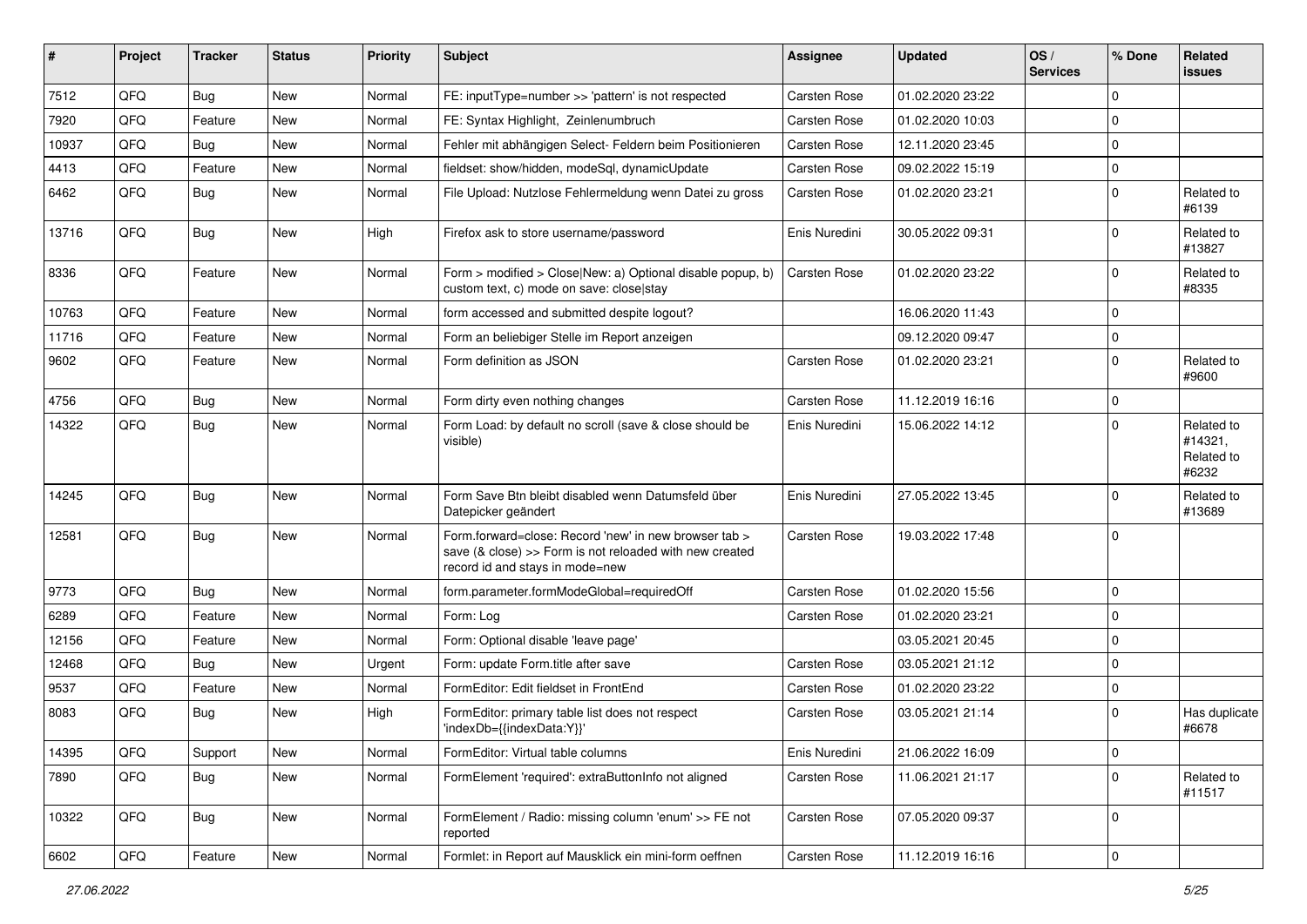| $\pmb{\sharp}$ | Project | <b>Tracker</b> | <b>Status</b> | <b>Priority</b> | <b>Subject</b>                                                                           | Assignee      | <b>Updated</b>   | OS/<br><b>Services</b> | % Done      | Related<br>issues                                                     |
|----------------|---------|----------------|---------------|-----------------|------------------------------------------------------------------------------------------|---------------|------------------|------------------------|-------------|-----------------------------------------------------------------------|
| 6609           | QFQ     | Feature        | <b>New</b>    | Normal          | Formlet: JSON API erweitern                                                              | Carsten Rose  | 01.02.2020 23:21 |                        | 50          |                                                                       |
| 8891           | QFQ     | Bug            | New           | High            | formSubmitLog: do not log passwords                                                      | Enis Nuredini | 25.03.2022 09:06 |                        | $\mathbf 0$ |                                                                       |
| 11702          | QFQ     | Feature        | New           | Normal          | HTML Special Char makes no sense for 'allbut' if '&' is<br>forbidden                     | Carsten Rose  | 07.12.2021 16:35 |                        | $\Omega$    | Related to<br>#5112,<br>Related to<br>#14320                          |
| 12480          | QFQ     | Feature        | <b>New</b>    | Normal          | If QFQ upgrade is running, block further request                                         | Carsten Rose  | 03.05.2021 20:45 |                        | $\Omega$    |                                                                       |
| 8217           | QFQ     | Feature        | New           | Normal          | if-elseif-else construct                                                                 | Carsten Rose  | 16.03.2021 18:41 |                        | $\Omega$    | Related to<br>#10716                                                  |
| 7660           | QFQ     | Feature        | <b>New</b>    | Normal          | IMAP: import mails to DB, move / delete mails                                            | Carsten Rose  | 01.02.2020 09:52 |                        | $\Omega$    |                                                                       |
| 12513          | QFQ     | Bug            | New           | High            | Implement server side check of maxlength                                                 | Carsten Rose  | 07.12.2021 17:19 |                        | $\mathbf 0$ |                                                                       |
| 14091          | QFQ     | <b>Bug</b>     | <b>New</b>    | Normal          | inconsistent template path for twig                                                      | Carsten Rose  | 19.04.2022 18:36 |                        | $\Omega$    |                                                                       |
| 14305          | QFQ     | <b>Bug</b>     | <b>New</b>    | Normal          | Inline Report editing does not create history entries                                    | Carsten Rose  | 10.06.2022 11:55 |                        | $\Omega$    |                                                                       |
| 10593          | QFQ     | Feature        | New           | Normal          | label2: text behind input element                                                        | Carsten Rose  | 16.05.2020 10:57 |                        | $\mathbf 0$ |                                                                       |
| 8702           | QFQ     | Feature        | <b>New</b>    | Normal          | Load Record which is locked: missing user info                                           | Carsten Rose  | 11.12.2019 16:16 |                        | $\Omega$    | Related to<br>#9789                                                   |
| 12490          | QFQ     | Feature        | New           | Normal          | Loading Plugins in QFQ - see what tinymce does. (lazy<br>loading)                        | Benjamin Baer | 08.06.2022 10:37 |                        | $\Omega$    | Related to<br>#12611.<br>Related to<br>#10013.<br>Related to<br>#7732 |
| 9777           | QFQ     | Feature        | <b>New</b>    | Normal          | Logging QFQ Variables                                                                    | Carsten Rose  | 16.12.2019 17:17 |                        | $\mathbf 0$ |                                                                       |
| 2361           | QFQ     | Feature        | <b>New</b>    | Normal          | Logging wer/wann/wo welches Formular aufgerufen hat                                      | Carsten Rose  | 11.12.2019 16:15 |                        | $\Omega$    | Related to<br>#4432,<br>Related to<br>#7480                           |
| 3504           | QFQ     | Feature        | <b>New</b>    | Normal          | Logging: welche Action FEs werden wann wie ausgefuehrt                                   | Carsten Rose  | 01.02.2020 23:21 |                        | $\Omega$    | Related to<br>#5458,<br>Related to<br>#4092                           |
| 11747          | QFQ     | Feature        | New           | Normal          | Maintenance Page with Redirect                                                           | Carsten Rose  | 03.05.2021 20:47 |                        | $\Omega$    | Related to<br>#11741                                                  |
| 9208           | QFQ     | Feature        | <b>New</b>    | Normal          | Manage 'recent' records                                                                  | Carsten Rose  | 01.02.2020 23:22 |                        | $\Omega$    |                                                                       |
| 10014          | QFQ     | Feature        | New           | Normal          | Manual.rst: describe behaviour and process order of<br>fillStoreVar, slaveId, sqlBefore, | Carsten Rose  | 01.02.2020 22:31 |                        | $\Omega$    |                                                                       |
| 12039          | QFQ     | Feature        | <b>New</b>    | Normal          | Missing htmlSpecialChar() in pre processing on form submit                               |               | 18.02.2021 00:09 |                        | $\Omega$    | Related to<br>#14320                                                  |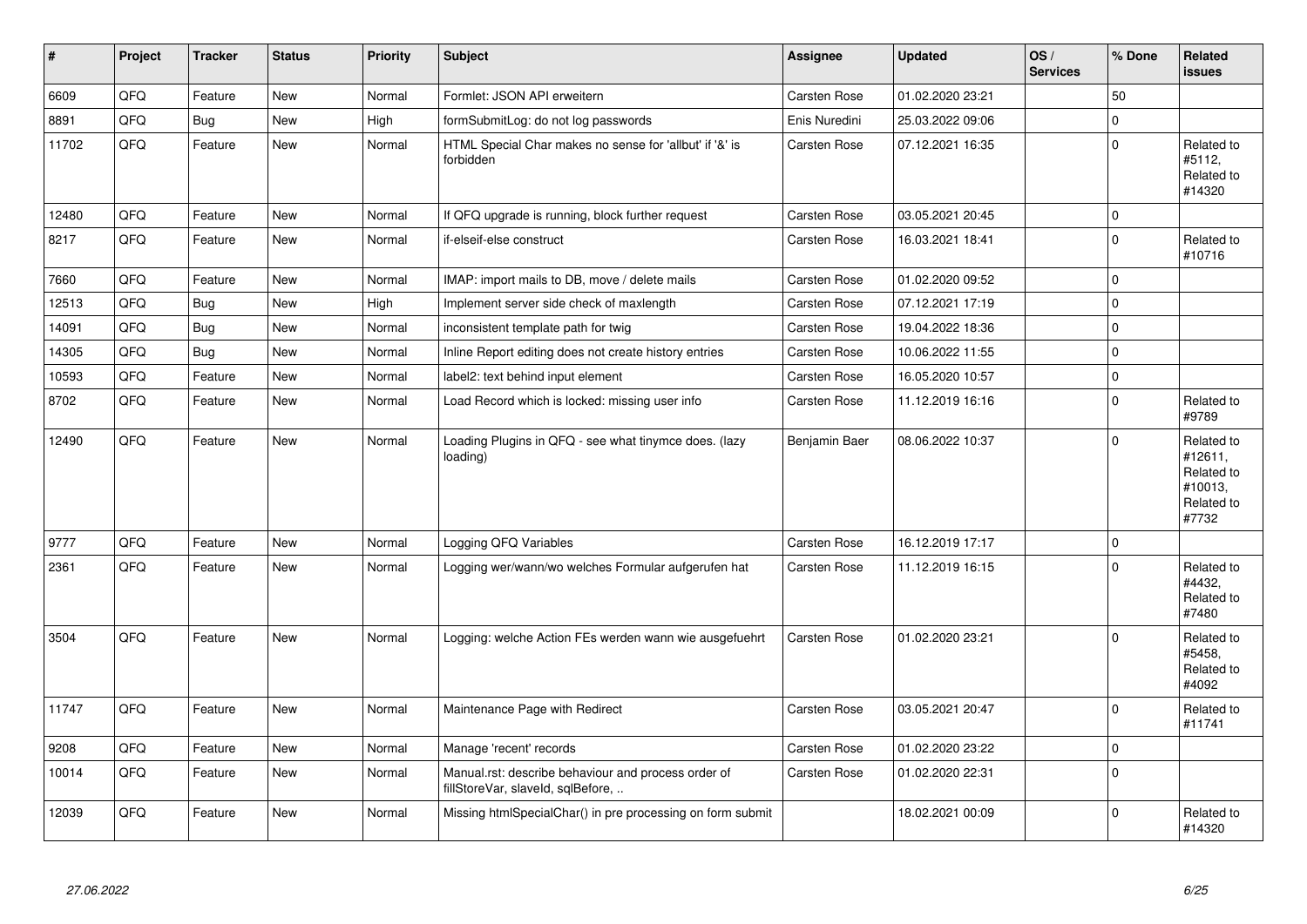| $\vert$ # | Project    | <b>Tracker</b> | <b>Status</b> | <b>Priority</b> | Subject                                                                                               | <b>Assignee</b> | <b>Updated</b>   | OS/<br><b>Services</b> | % Done      | Related<br>issues                                                    |
|-----------|------------|----------------|---------------|-----------------|-------------------------------------------------------------------------------------------------------|-----------------|------------------|------------------------|-------------|----------------------------------------------------------------------|
| 11523     | QFQ        | Feature        | New           | Normal          | Mit dynamic Update erkennen, ob Upload gemacht wurde                                                  | Carsten Rose    | 13.11.2020 15:07 |                        | $\Omega$    | Related to<br>#9533                                                  |
| 6765      | QFQ        | Feature        | <b>New</b>    | Normal          | Moeglichkeit via QFQ eigene Logs zu schreiben                                                         | Carsten Rose    | 01.02.2020 23:21 |                        | $\Omega$    |                                                                      |
| 5459      | QFQ        | <b>Bug</b>     | New           | High            | Multi DB: spread system tables between 'QFQ' and<br>'Data'-DB                                         | Carsten Rose    | 03.05.2021 21:14 |                        | $\Omega$    | Related to<br>#4720                                                  |
| 9706      | QFQ        | Feature        | <b>New</b>    | Normal          | Multi File Upload (hidden template group)                                                             | Carsten Rose    | 01.02.2020 23:22 |                        | $\Omega$    | Related to<br>#7521,<br>Related to<br>#5562,<br>Related to<br>#13330 |
| 10508     | QFQ        | Bug            | <b>New</b>    | High            | Multi Form broken on Multi DB Instance                                                                | Carsten Rose    | 03.05.2021 21:12 |                        | $\Omega$    |                                                                      |
| 13331     | QFQ        | <b>Bug</b>     | <b>New</b>    | Normal          | Multi Form: Clear Icon misplaced                                                                      | Carsten Rose    | 19.03.2022 17:47 |                        | $\Omega$    |                                                                      |
| 13332     | QFQ        | Bug            | <b>New</b>    | Normal          | Multi Form: Required Felder werden visuell nicht markiert.                                            | Carsten Rose    | 19.03.2022 17:47 |                        | $\Omega$    |                                                                      |
| 11516     | QFQ        | Feature        | New           | Normal          | Multi Page Form (Previous/Next Buttons)                                                               | Carsten Rose    | 16.03.2021 17:52 |                        | $\Omega$    |                                                                      |
| 10714     | QFQ        | Feature        | <b>New</b>    | Normal          | multi Table Form                                                                                      | Carsten Rose    | 16.03.2021 18:44 |                        | $\Omega$    |                                                                      |
| 11695     | QFQ        | Bug            | <b>New</b>    | Normal          | MultiForm required FE Error                                                                           | Carsten Rose    | 04.12.2020 13:34 |                        | $\Omega$    |                                                                      |
| 11667     | QFQ        | Bug            | New           | Normal          | MySQL mariadb-server-10.3: Incorrect datetime value                                                   | Carsten Rose    | 03.05.2021 20:48 |                        | $\mathbf 0$ |                                                                      |
| 12023     | QFQ        | Feature        | <b>New</b>    | Normal          | MySQL Stored Precdure: QDECODESPECIALCHAR()                                                           | Carsten Rose    | 16.02.2021 11:16 |                        | $\Omega$    | Related to<br>#12022                                                 |
| 6437      | QFQ        | Feature        | New           | Normal          | Neuer Mode Button bei FormElementen                                                                   | Carsten Rose    | 01.02.2020 23:21 |                        | $\Omega$    | Related to<br>#9668,<br><b>Blocked by</b><br>#9678                   |
| 5782      | QFQ        | Feature        | New           | Normal          | NextCloud API                                                                                         | Carsten Rose    | 01.02.2020 10:02 |                        | $\Omega$    |                                                                      |
| 12133     | QFQ        | Bug            | New           | Normal          | NPM, phpSpreadSheet aktualisieren                                                                     | Carsten Rose    | 15.03.2021 09:04 |                        | $\Omega$    |                                                                      |
| 14090     | QFQ        | Feature        | New           | Normal          | Nützliche _script funktionen                                                                          | Carsten Rose    | 28.05.2022 11:03 |                        | $\Omega$    |                                                                      |
| 7685      | QFQ        | Bug            | <b>New</b>    | Normal          | Open FormElement from QFQ error message and save<br>modified record: error about missing {{formId:F}} | Carsten Rose    | 01.02.2020 23:22 |                        | $\Omega$    |                                                                      |
| 7650      | QFQ        | <b>Bug</b>     | New           | High            | Optional do not show 'required' sign on FormElement                                                   | Carsten Rose    | 03.05.2021 21:14 |                        | $\Omega$    |                                                                      |
| 7681      | QFQ        | Feature        | <b>New</b>    | Normal          | Optional switch off 'check for modified record'                                                       | Carsten Rose    | 01.02.2020 23:21 |                        | $\Omega$    |                                                                      |
| 10384     | <b>QFQ</b> | Feature        | New           | Normal          | Parameter Exchange QFQ Instances                                                                      |                 | 07.05.2020 09:38 |                        | 0           |                                                                      |
| 5715      | QFQ        | Feature        | New           | High            | PDF Caching                                                                                           | Carsten Rose    | 03.05.2021 21:14 |                        | $\mathbf 0$ | Related to<br>#5851,<br>Related to<br>#6357                          |
| 6261      | QFG        | Feature        | New           | Normal          | Persistent SIP                                                                                        | Carsten Rose    | 12.06.2021 09:07 |                        | 0           | Related to<br>#10819                                                 |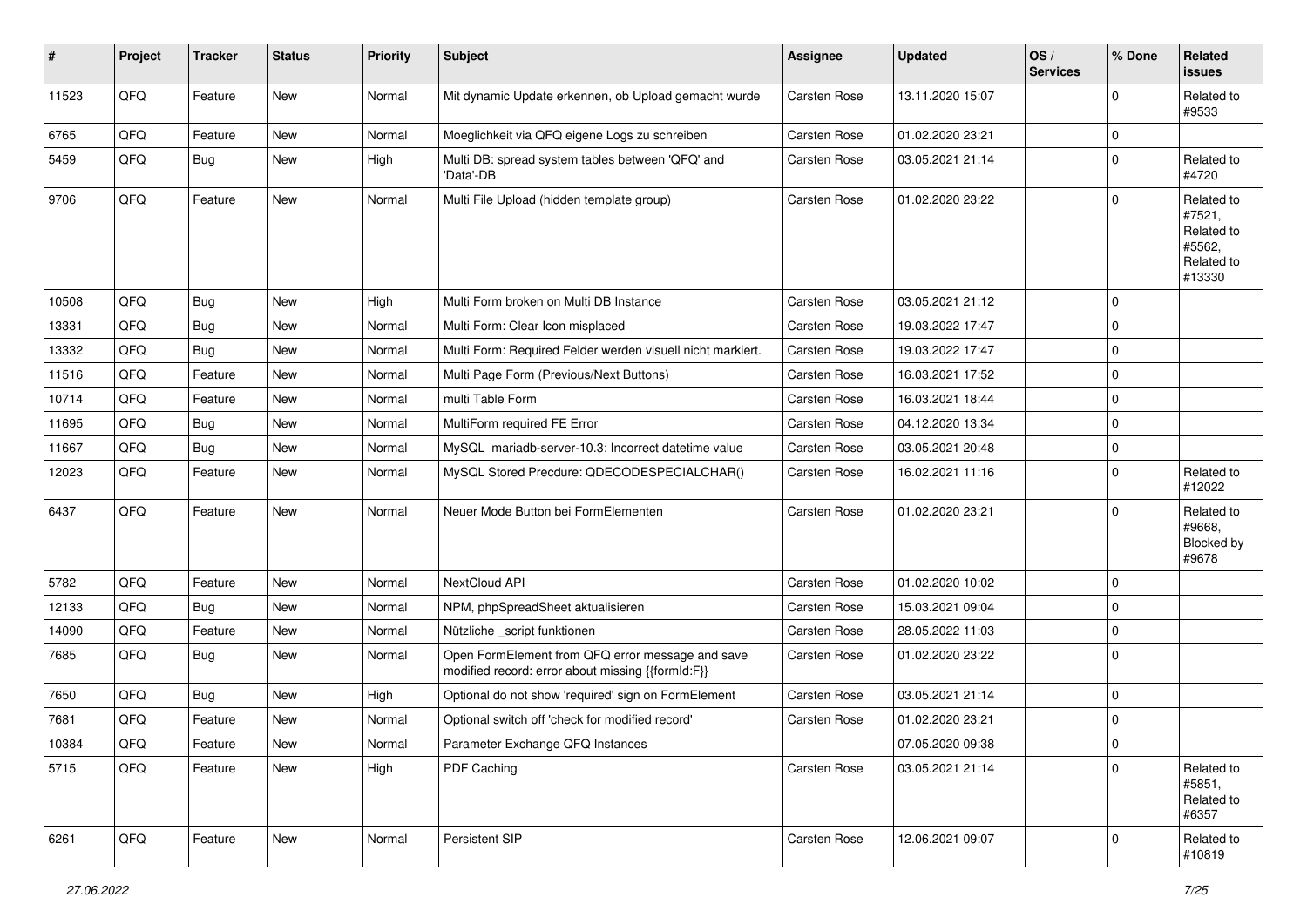| #     | Project | <b>Tracker</b> | <b>Status</b> | <b>Priority</b> | <b>Subject</b>                                                                                                                        | <b>Assignee</b>        | <b>Updated</b>   | OS/<br><b>Services</b> | % Done      | Related<br><b>issues</b>                                               |
|-------|---------|----------------|---------------|-----------------|---------------------------------------------------------------------------------------------------------------------------------------|------------------------|------------------|------------------------|-------------|------------------------------------------------------------------------|
| 10819 | QFQ     | Feature        | <b>New</b>    | Normal          | Persistent SIP - second try                                                                                                           | Carsten Rose           | 29.06.2020 23:02 |                        | $\Omega$    | Related to<br>#6261                                                    |
| 8668  | QFQ     | <b>Bug</b>     | <b>New</b>    | High            | Pill disabled: dyamic mode 'hidden' not respected - FE is still<br>required                                                           | Carsten Rose           | 03.05.2021 21:14 |                        | $\Omega$    |                                                                        |
| 12556 | QFQ     | Feature        | <b>New</b>    | Normal          | Pills Title: colored = static or dynamic on allrequiredgiven                                                                          | Benjamin Baer          | 19.03.2022 17:49 |                        | $\mathbf 0$ |                                                                        |
| 11668 | QFQ     | Bug            | New           | Normal          | Play function.sql - problem with mysql                                                                                                | Carsten Rose           | 03.05.2021 20:48 |                        | $\mathbf 0$ |                                                                        |
| 10080 | QFQ     | Feature        | New           | Normal          | Popup on 'save' / 'close': configure dialog (answer<br>yes/no/cancle/)                                                                | <b>Carsten Rose</b>    | 28.03.2021 20:52 |                        | $\Omega$    | Is duplicate<br>of #12262                                              |
| 4023  | QFQ     | Feature        | <b>New</b>    | Normal          | prepared statements - FE action: salveld, sqlInsert,<br>sglUpdate, sglDelete, sglBefore, sglAfter                                     | <b>Carsten Rose</b>    | 11.12.2019 16:15 |                        | $\Omega$    |                                                                        |
| 10658 | QFQ     | Bug            | <b>New</b>    | Normal          | processReadOnly broken                                                                                                                | Carsten Rose           | 27.05.2020 17:55 |                        | $\Omega$    |                                                                        |
| 14376 | QFQ     | Feature        | <b>New</b>    | Normal          | QFQ Bootstrap: if missing, create stored procedures                                                                                   | Enis Nuredini          | 19.06.2022 16:37 |                        | $\Omega$    |                                                                        |
| 13592 | QFQ     | Bug            | <b>New</b>    | Normal          | QFQ Build Queue: das vergeben von Tags klappt nicht. Es<br>werden keine Releases gebaut.                                              | <b>Carsten Rose</b>    | 19.03.2022 17:45 |                        | $\Omega$    |                                                                        |
| 12465 | QFQ     | Feature        | <b>New</b>    | Normal          | QFQ Function: use in FE to fill StoreRecord                                                                                           | <b>Carsten Rose</b>    | 05.05.2021 21:58 |                        | $\Omega$    |                                                                        |
| 13609 | QFQ     | Feature        | New           | Normal          | QFQ Introduction: Seite aufloesen                                                                                                     | Philipp<br>Gröbelbauer | 28.05.2022 11:02 |                        | $\Omega$    |                                                                        |
| 7524  | QFQ     | Bug            | <b>New</b>    | Normal          | QFQ throws a 'General Error' if 'fileadmin/protected/log/' is<br>not writeable                                                        | <b>Carsten Rose</b>    | 01.02.2020 23:22 |                        | $\Omega$    |                                                                        |
| 9927  | QFQ     | Feature        | <b>New</b>    | Normal          | QFQ Update: a) Update nur machen wenn BE User<br>eingeloggt ist., b) Bei Fehler genaue Meldung welcher<br>Updateschritt Probleme hat. | Carsten Rose           | 22.01.2020 12:59 |                        | $\Omega$    |                                                                        |
| 13528 | QFQ     | <b>Bug</b>     | <b>New</b>    | Normal          | qfq.io > releases: es wird kein neues Release angelegt                                                                                | Benjamin Baer          | 19.03.2022 17:46 |                        | $\mathbf 0$ |                                                                        |
| 14187 | QFQ     | Feature        | <b>New</b>    | High            | gfg.log: show current URL                                                                                                             | Carsten Rose           | 28.05.2022 11:02 |                        | $\Omega$    | Related to<br>#13933.<br>Related to<br>#12532,<br>Related to<br>#11893 |
| 13757 | QFQ     | Feature        | <b>New</b>    | High            | QR / Bar-Code Plugin                                                                                                                  | Enis Nuredini          | 19.03.2022 17:43 |                        | $\mathbf 0$ |                                                                        |
| 7520  | QFQ     | Feature        | <b>New</b>    | Normal          | QR Code:  AS _qr ( AS _link)                                                                                                          | Carsten Rose           | 01.02.2020 23:22 |                        | $\Omega$    |                                                                        |
| 6483  | QFQ     | Bug            | <b>New</b>    | Normal          | R Store funktioniert nicht bei 'Report Notation' im FE                                                                                | Carsten Rose           | 01.02.2020 23:21 |                        | $\mathbf 0$ |                                                                        |
| 7924  | QFQ     | Feature        | <b>New</b>    | Normal          | Radio/Checkbox with Tooltip                                                                                                           | <b>Carsten Rose</b>    | 01.02.2020 23:22 |                        | $\Omega$    |                                                                        |
| 11239 | QFQ     | <b>Bug</b>     | New           | Normal          | Radiobutton (plain): horizontales Rendern abhängig vom<br>Datentyp in der Datenbank                                                   | Carsten Rose           | 30.09.2020 18:37 |                        | $\Omega$    |                                                                        |
| 11237 | QFQ     | <b>Bug</b>     | <b>New</b>    | High            | Radiobutton / parameter.buttonClass= btn-default - kein dirty<br>Trigger                                                              | Benjamin Baer          | 03.05.2021 21:12 |                        | $\Omega$    | Related to<br>#10766                                                   |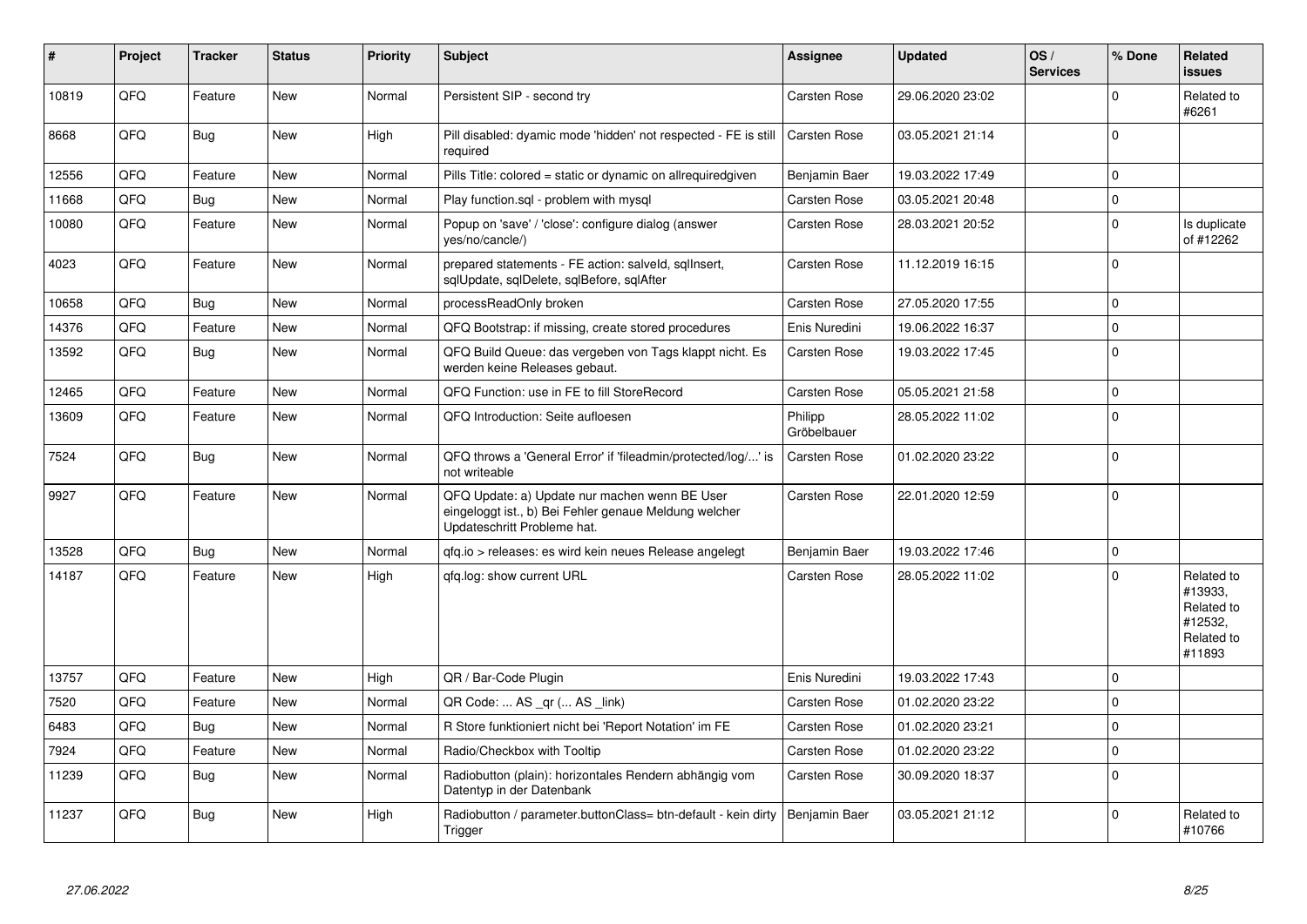| ∦     | Project | <b>Tracker</b> | <b>Status</b> | <b>Priority</b> | Subject                                                                                            | <b>Assignee</b> | <b>Updated</b>   | OS/<br><b>Services</b> | % Done      | <b>Related</b><br>issues                      |
|-------|---------|----------------|---------------|-----------------|----------------------------------------------------------------------------------------------------|-----------------|------------------|------------------------|-------------|-----------------------------------------------|
| 10766 | QFQ     | <b>Bug</b>     | <b>New</b>    | High            | Radiobutton / parameter.buttonClass=btn-default: dynamic<br>update                                 |                 | 03.05.2021 21:12 |                        | $\Omega$    | Related to<br>#11237                          |
| 7513  | QFQ     | Bug            | <b>New</b>    | Normal          | Radios not correct aligned                                                                         | Carsten Rose    | 01.02.2020 23:22 |                        | $\Omega$    |                                               |
| 7795  | QFQ     | Bug            | New           | Normal          | Readonly Form: Typeahead-Felder                                                                    | Carsten Rose    | 01.02.2020 23:22 |                        | $\Omega$    |                                               |
| 7280  | QFQ     | Feature        | <b>New</b>    | Normal          | recently used table                                                                                | Carsten Rose    | 01.02.2020 23:21 |                        | $\Omega$    |                                               |
| 7480  | QFQ     | Feature        | New           | Normal          | Record History (Undo / Redo)                                                                       | Carsten Rose    | 11.12.2019 16:16 |                        | $\Omega$    | Related to<br>#2361                           |
| 7099  | QFQ     | Feature        | <b>New</b>    | Normal          | Redesign FormEditor                                                                                | Carsten Rose    | 01.02.2020 23:21 |                        | $\Omega$    |                                               |
| 13700 | QFQ     | Feature        | <b>New</b>    | Normal          | Redesign qfq.io Seite                                                                              | Carsten Rose    | 19.03.2022 17:43 |                        | $\Omega$    |                                               |
| 8975  | QFQ     | Feature        | New           | Normal          | Report Notation: 2.0                                                                               | Carsten Rose    | 01.02.2020 23:22 |                        | $\Omega$    | Related to<br>#8963                           |
| 9983  | QFQ     | Feature        | New           | Normal          | Report Notation: new keyword 'range'                                                               | Carsten Rose    | 01.02.2020 15:55 |                        | $\Omega$    |                                               |
| 7261  | QFQ     | Bug            | <b>New</b>    | Normal          | Report pathFilename for user without path, only the filename                                       | Carsten Rose    | 01.02.2020 23:21 |                        | $\Omega$    |                                               |
| 6723  | QFQ     | Feature        | <b>New</b>    | Normal          | Report QFQ Installation and Version                                                                | Carsten Rose    | 12.06.2021 09:07 |                        | $\Omega$    |                                               |
| 10463 | QFQ     | Feature        | <b>New</b>    | Normal          | Report link: expliztes setzen von HTML Tags (Bedarf fuer<br>'data-selenium' & 'id')                | Enis Nuredini   | 23.03.2022 09:23 |                        | $\Omega$    | Related to<br>#7648                           |
| 11534 | QFQ     | Feature        | <b>New</b>    | Normal          | Report: Action on selected rows - Table batchprocessing<br>feature                                 |                 | 18.11.2020 08:15 |                        | $\Omega$    |                                               |
| 9811  | QFQ     | Feature        | <b>New</b>    | Normal          | Report: tag every n'th row                                                                         | Carsten Rose    | 01.02.2020 23:22 |                        | $\Omega$    |                                               |
| 5345  | QFQ     | Feature        | <b>New</b>    | Normal          | Report: UPDATE / INSERT / DELETE statements should<br>trigger subqueries, depending on the result. | Carsten Rose    | 27.05.2020 16:11 |                        | $\Omega$    |                                               |
| 9855  | QFQ     | Bug            | New           | Normal          | <b>Required Check</b>                                                                              |                 | 01.02.2020 15:56 |                        | $\Omega$    |                                               |
| 14028 | QFQ     | Feature        | <b>New</b>    | Normal          | Required notification: visual nicer                                                                | Enis Nuredini   | 28.05.2022 11:01 |                        | $\Omega$    |                                               |
| 12974 | QFQ     | Bug            | <b>New</b>    | High            | Sanitize Queries in Action-Elements                                                                | Carsten Rose    | 07.12.2021 17:19 |                        | $\Omega$    |                                               |
| 3727  | QFQ     | Feature        | <b>New</b>    | High            | Security: Session Hijacking erschweren                                                             | Carsten Rose    | 03.05.2021 21:14 |                        | $\Omega$    |                                               |
| 7519  | QFQ     | Feature        | <b>New</b>    | Normal          | Select: Multi                                                                                      | Carsten Rose    | 01.02.2020 23:22 |                        | $\Omega$    |                                               |
| 14227 | QFQ     | Feature        | New           | Normal          | Selenium Konkurrenz: cypress.io                                                                    | Enis Nuredini   | 28.05.2022 11:02 |                        | $\Omega$    |                                               |
| 11080 | QFQ     | Feature        | <b>New</b>    | Normal          | Send MQTT messages                                                                                 | Carsten Rose    | 29.08.2020 19:49 |                        | $\Omega$    |                                               |
| 7014  | QFQ     | Bug            | <b>New</b>    | Normal          | Sending invalid emails succeeds when<br>debug.redirectAllMailTo is set                             | Carsten Rose    | 01.02.2020 23:21 |                        | $\Omega$    |                                               |
| 9707  | QFQ     | Feature        | New           | Normal          | SIP security: encode pageld and check pageld on decode                                             | Carsten Rose    | 01.02.2020 23:22 |                        | 0           |                                               |
| 12532 | QFQ     | Feature        | New           | High            | SIP-Parameter bei Seitenaufruf in Browser-Console<br>anzeigen                                      | Carsten Rose    | 07.12.2021 17:19 |                        | $\Omega$    | Related to<br>#11893,<br>Related to<br>#14187 |
| 12512 | QFO     | Bug            | New           | Normal          | Some MySQL Installation can't use 'stored procedures'                                              | Carsten Rose    | 19.03.2022 17:48 |                        | $\mathbf 0$ |                                               |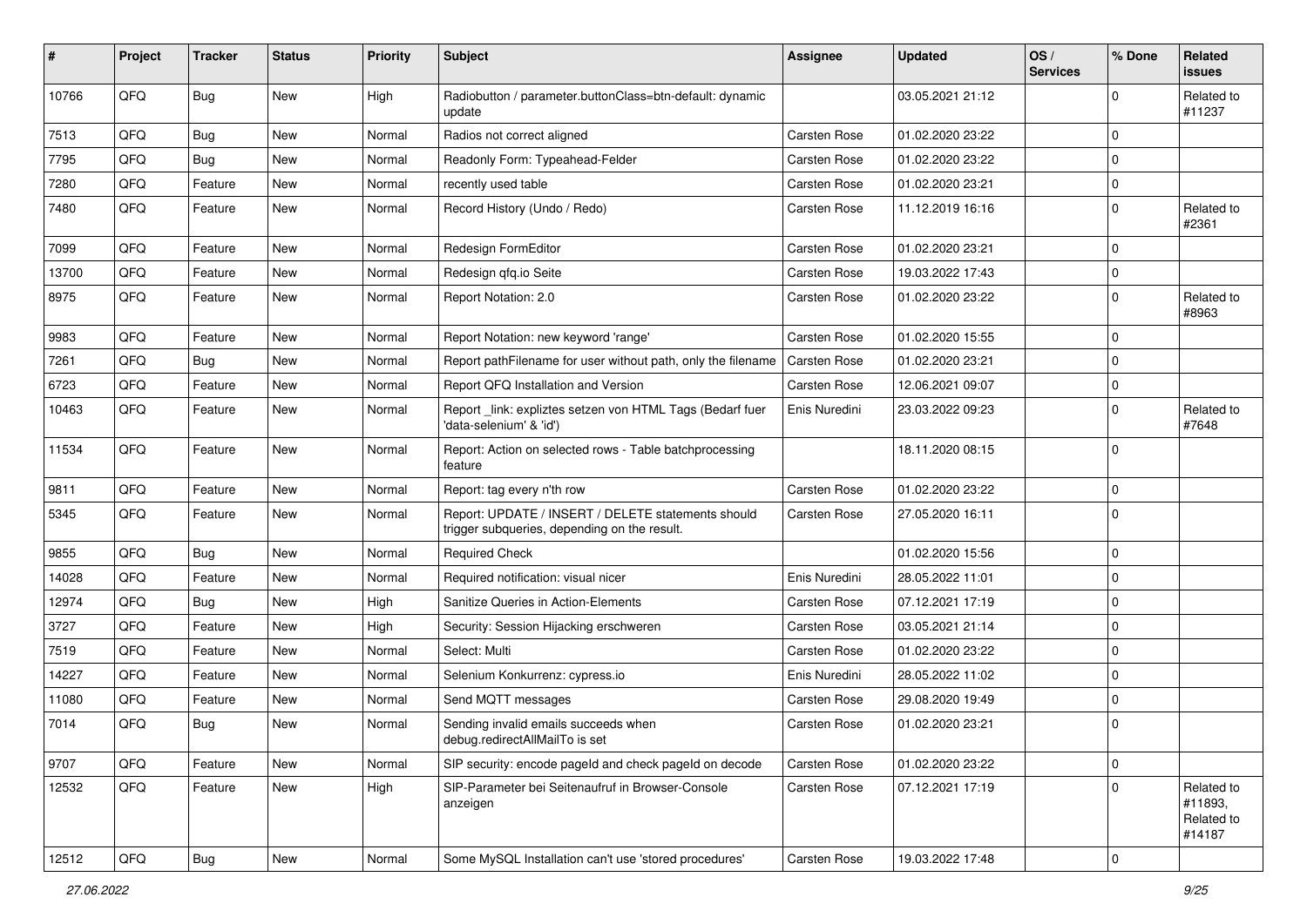| #     | Project | <b>Tracker</b> | <b>Status</b> | <b>Priority</b> | Subject                                                                                              | <b>Assignee</b>                                        | <b>Updated</b>      | OS/<br><b>Services</b> | % Done   | Related<br>issues                             |                      |
|-------|---------|----------------|---------------|-----------------|------------------------------------------------------------------------------------------------------|--------------------------------------------------------|---------------------|------------------------|----------|-----------------------------------------------|----------------------|
| 7683  | QFQ     | Feature        | <b>New</b>    | Normal          | Special column names in '{{ SELECT  AS _link }}' should<br>be detected                               | <b>Carsten Rose</b>                                    | 01.02.2020 23:21    |                        | $\Omega$ |                                               |                      |
| 8806  | QFQ     | Feature        | New           | Normal          | SQL Function nl2br                                                                                   | Carsten Rose                                           | 01.02.2020 23:22    |                        | 0        |                                               |                      |
| 12545 | QFQ     | <b>Bug</b>     | New           | Urgent          | sql.log not created / updated                                                                        | Carsten Rose                                           | 14.12.2021 16:02    |                        | 0        |                                               |                      |
| 4050  | QFQ     | Feature        | New           | Normal          | sql.log: 1) FormElement ID which causes a specific action,<br>2) Result in the same row.             | Carsten Rose                                           | 15.04.2020 11:35    |                        | 0        | Related to<br>#5458                           |                      |
| 9129  | QFQ     | Feature        | New           | Normal          | sqlValidate: Message as notification, not as error                                                   | Carsten Rose                                           | 01.02.2020 23:22    |                        | $\Omega$ | Related to<br>#9128                           |                      |
| 10081 | QFQ     | Bug            | New           | High            | Stale record lock after 'forbidden' character                                                        | Carsten Rose                                           | 03.05.2021 21:12    |                        | 0        | Related to<br>#10082,<br>Related to<br>#9789  |                      |
| 12413 | QFQ     | Feature        | <b>New</b>    | Normal          | STORE_TYPO3: enhance for {{be_users.email:T}},<br>{{fe users.email:T}}                               | <b>Carsten Rose</b>                                    | 03.05.2021 20:45    |                        | $\Omega$ | Related to<br>#12412,<br>Related to<br>#10012 |                      |
| 11775 | QFQ     | Feature        | New           | Normal          | Subrecord Tooltip pro Feld                                                                           | Carsten Rose                                           | 18.12.2020 15:22    |                        | 0        | Related to<br>#11955                          |                      |
| 3432  | QFQ     | Feature        | New           | Normal          | subrecord: dynamicUpdate                                                                             | Carsten Rose                                           | 11.06.2020 21:10    |                        | $\Omega$ | Related to<br>#5691                           |                      |
| 8187  | QFQ     | Feature        | New           | Normal          | Subrecord: enable/hide new button - make new/edit/delete<br>customizeable.                           | Carsten Rose                                           | 06.03.2021 18:44    |                        | 0        | Related to<br>#11326                          |                      |
| 11955 | QFQ     | Feature        | New           | Normal          | subrecord: new title option to set <th> attributes - e.g. to<br/>customize tablesorter options.</th> | attributes - e.g. to<br>customize tablesorter options. | <b>Carsten Rose</b> | 03.05.2021 20:47       |          | 0                                             | Related to<br>#11775 |
| 12135 | QFQ     | Feature        | New           | Normal          | Subrecord: Notiz                                                                                     |                                                        | 24.04.2021 16:58    |                        | 0        |                                               |                      |
| 7574  | QFQ     | <b>Bug</b>     | New           | Normal          | Substitute error: form element not reported / dont parse<br>Form.note                                | <b>Carsten Rose</b>                                    | 01.02.2020 23:21    |                        | 0        |                                               |                      |
| 12477 | QFQ     | Feature        | New           | Normal          | Support for refactoring: Form, FormElement, diverse<br>Tabellen/Spalten, tt-content Records          | Carsten Rose                                           | 03.05.2021 20:45    |                        | $\Omega$ |                                               |                      |
| 12520 | QFQ     | Bug            | New           | Normal          | Switch FE User: still active even FE User session expired                                            | Carsten Rose                                           | 19.03.2022 17:48    |                        | 0        |                                               |                      |
| 10114 | QFQ     | Feature        | <b>New</b>    | High            | Symbol (Link): 'G:' (Glyphicon) replaced by 'i:' (icon)                                              |                                                        | 07.12.2021 17:19    |                        | $\Omega$ | Related to<br>#3797,<br>Related to<br>#4194   |                      |
| 14304 | QFQ     | Bug            | New           | Normal          | table sorter view safer does not work                                                                | <b>Carsten Rose</b>                                    | 10.06.2022 11:49    |                        | 0        |                                               |                      |
| 11892 | QFQ     | Feature        | New           | Normal          | tablesorter: columns with links are hard to order - new<br>qualifier 'Y: <ord>'</ord>                | Enis Nuredini                                          | 23.03.2022 09:22    |                        | $\Omega$ |                                               |                      |
| 12679 | QFQ     | Feature        | New           | Normal          | tablesorter: custom column width                                                                     | <b>Carsten Rose</b>                                    | 16.06.2021 11:10    |                        | 0        |                                               |                      |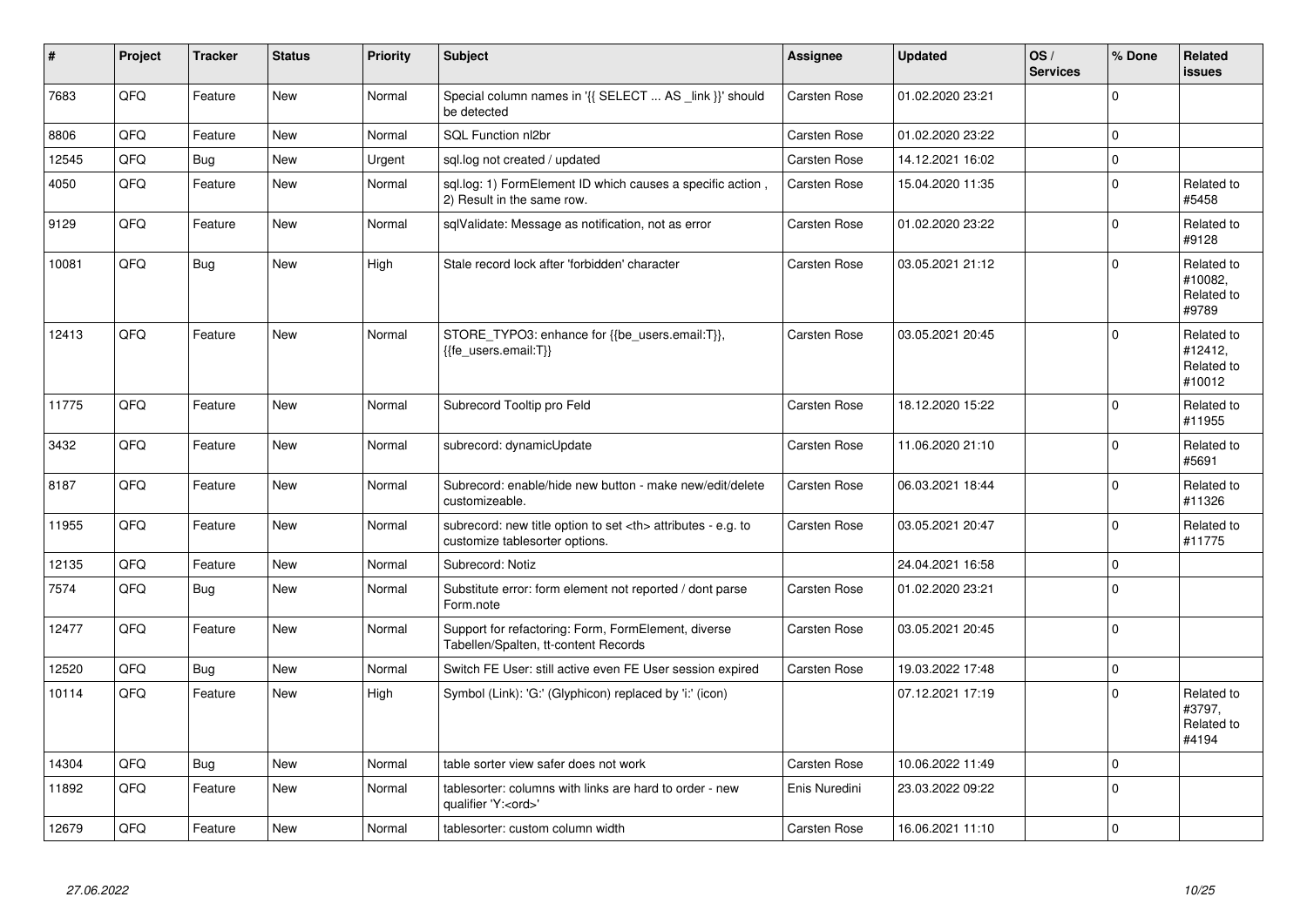| #     | Project | <b>Tracker</b> | <b>Status</b> | <b>Priority</b> | <b>Subject</b>                                                                                             | <b>Assignee</b> | <b>Updated</b>   | OS/<br><b>Services</b> | % Done      | Related<br>issues                           |
|-------|---------|----------------|---------------|-----------------|------------------------------------------------------------------------------------------------------------|-----------------|------------------|------------------------|-------------|---------------------------------------------|
| 10506 | QFQ     | Bug            | <b>New</b>    | High            | Template Group broken on MultiDB instance                                                                  | Carsten Rose    | 03.05.2021 21:12 |                        | $\Omega$    | Related to<br>#10505                        |
| 12716 | QFQ     | <b>Bug</b>     | <b>New</b>    | Normal          | template group: Pattern only applied to first instance                                                     | Carsten Rose    | 19.03.2022 17:47 |                        | $\Omega$    |                                             |
| 12045 | QFQ     | Bug            | <b>New</b>    | Normal          | templateGroup afterSave FE: Aufruf ohne<br>sqlHonorFormElements funktioniert nicht                         | Carsten Rose    | 18.02.2021 16:33 |                        | $\Omega$    |                                             |
| 12702 | QFQ     | Bug            | <b>New</b>    | High            | templateGroup: broken in multiDb Setup                                                                     | Carsten Rose    | 14.12.2021 16:02 |                        | $\mathbf 0$ |                                             |
| 7521  | QFQ     | Feature        | New           | Normal          | TemplateGroup: fe.type=upload                                                                              | Carsten Rose    | 01.02.2020 23:21 |                        | $\mathbf 0$ | Related to<br>#9706                         |
| 10345 | QFQ     | Feature        | New           | Normal          | Templates - Patterns QFQ Style                                                                             |                 | 03.05.2021 21:01 |                        | $\Omega$    | Related to<br>#10713                        |
| 12186 | QFQ     | Feature        | <b>New</b>    | High            | TinyMCE Config für Objekte                                                                                 | Carsten Rose    | 07.12.2021 17:19 |                        | $\mathbf 0$ | <b>Blocks</b><br>#12632                     |
| 7239  | QFQ     | Feature        | <b>New</b>    | Normal          | TinyMCE: html tag whitelist                                                                                | Carsten Rose    | 01.02.2020 23:21 |                        | $\mathbf 0$ | Related to<br>#14320                        |
| 12632 | QFQ     | Feature        | <b>New</b>    | Normal          | TinyMCE: Prepare CSS classes for images                                                                    | Carsten Rose    | 04.06.2021 14:35 |                        | 100         | Blocked by<br>#12186                        |
| 12664 | QFQ     | Feature        | New           | Normal          | TinyMCE: report/remove malicous HTML/JS Code                                                               | Carsten Rose    | 19.03.2022 17:47 |                        | $\Omega$    | Related to<br>#14320                        |
| 12187 | QFQ     | Bug            | <b>New</b>    | Normal          | Trigger FormAsFile() via Report: probably problem with multi<br>DB setup                                   | Carsten Rose    | 20.03.2021 21:20 |                        | $\Omega$    |                                             |
| 12400 | QFQ     | Feature        | <b>New</b>    | Normal          | Tutorial ist in QFQ Doku, Wird in der Suche gefunden, es<br>gibt aber kein Menupunkt - Inhalt ueberpruefen | Carsten Rose    | 03.05.2021 20:45 |                        | $\mathbf 0$ |                                             |
| 10640 | QFQ     | Bug            | <b>New</b>    | High            | TypeAhead Tag: FE editierbar trotz readOnly                                                                | Carsten Rose    | 03.05.2021 21:12 |                        | $\mathbf 0$ |                                             |
| 10115 | QFQ     | Feature        | <b>New</b>    | Normal          | TypeAhead: static list                                                                                     | Carsten Rose    | 26.02.2020 16:42 |                        | 100         |                                             |
| 9221  | QFQ     | Feature        | New           | Normal          | typeAhead: Zeichenlimite ausschalten                                                                       | Carsten Rose    | 08.05.2021 17:06 |                        | $\mathbf 0$ |                                             |
| 9077  | QFQ     | Bug            | <b>New</b>    | Normal          | typeAheadSql: report broken SQL                                                                            | Carsten Rose    | 01.02.2020 23:22 |                        | $\mathbf 0$ |                                             |
| 10588 | QFQ     | Bug            | <b>New</b>    | Normal          | typeahed Tag: Doku anpassen                                                                                | Carsten Rose    | 12.11.2020 23:45 |                        | $\mathbf 0$ |                                             |
| 7219  | QFQ     | <b>Bug</b>     | New           | Normal          | typeSheadSql / typeAheadSqlPrefetch: change to curly<br>braces                                             | Carsten Rose    | 01.02.2020 23:21 |                        | $\Omega$    |                                             |
| 5305  | QFQ     | Bug            | <b>New</b>    | Normal          | Upload FormElement: nicht disabled by readonly Form                                                        | Carsten Rose    | 16.06.2021 13:43 |                        | $\mathbf 0$ | Related to<br>#9347,<br>Related to<br>#9834 |
| 7850  | QFQ     | Feature        | New           | High            | Upload records: non 'pathFileName' column                                                                  | Carsten Rose    | 03.05.2021 21:14 |                        | $\pmb{0}$   |                                             |
| 7175  | QFQ     | Feature        | New           | Normal          | Upload: md5 hash as filename                                                                               | Carsten Rose    | 01.02.2020 23:21 |                        | 0           |                                             |
| 7119  | QFQ     | Feature        | <b>New</b>    | Normal          | Upload: scaleDownWidth, scaleDownHeight                                                                    | Carsten Rose    | 01.02.2020 23:21 |                        | 0           |                                             |
| 13354 | QFQ     | Feature        | New           | Normal          | Using Websocket in QFQ                                                                                     | Carsten Rose    | 10.11.2021 15:47 |                        | $\pmb{0}$   |                                             |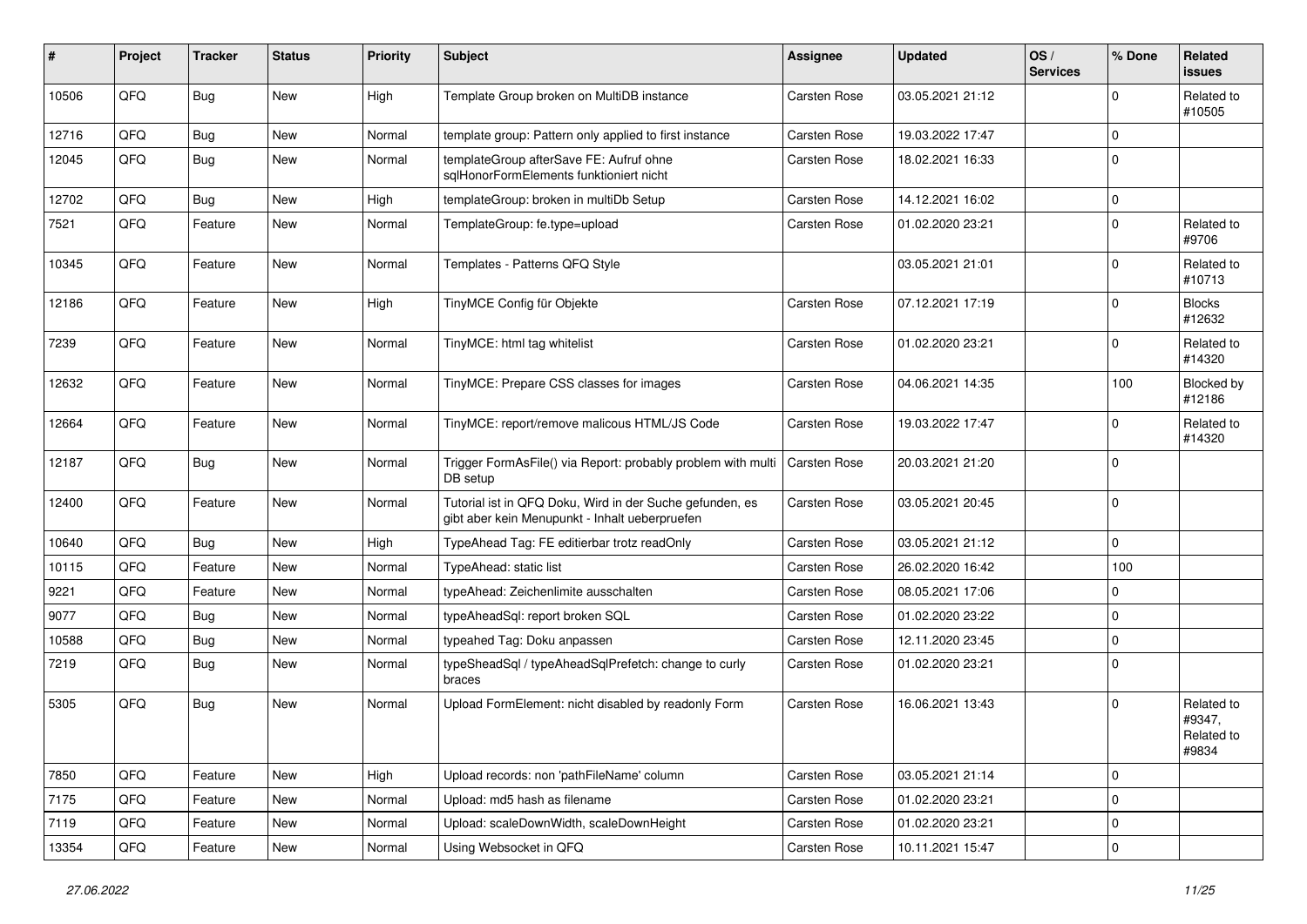| #     | Project | <b>Tracker</b> | <b>Status</b> | <b>Priority</b> | <b>Subject</b>                                                                                                             | <b>Assignee</b>     | <b>Updated</b>   | OS/<br><b>Services</b> | % Done      | <b>Related</b><br>issues                                             |
|-------|---------|----------------|---------------|-----------------|----------------------------------------------------------------------------------------------------------------------------|---------------------|------------------|------------------------|-------------|----------------------------------------------------------------------|
| 6855  | QFQ     | Feature        | <b>New</b>    | Normal          | With {{feUser:U}}!={{feUser:T}}: Save / Delete: only possible<br>with {{feUserSave:U}}='yes' and '{{feUserDelete:U}}='yes' | Carsten Rose        | 01.02.2020 23:21 |                        | $\Omega$    |                                                                      |
| 11850 | QFQ     | Feature        | <b>New</b>    | Urgent          | Wizard Form: basierend auf einer Tabelle eine Form<br>anlegen.                                                             |                     | 03.05.2021 21:12 |                        | $\mathbf 0$ | Blocked by<br>#8082                                                  |
| 10704 | QFQ     | Bug            | <b>New</b>    | Normal          | wkhtml problem rendering fullCalendar.js / fabric.js >><br>successor: puppeteer                                            | Carsten Rose        | 12.11.2020 23:45 |                        | $\Omega$    | Related to<br>#5024,<br>Related to<br>#4650,<br>Related to<br>#10715 |
| 13706 | QFQ     | <b>Bug</b>     | New           | Normal          | Wrong CheckType in FieldElement LastStatus of Form Cron                                                                    | Carsten Rose        | 21.01.2022 18:20 |                        | $\Omega$    |                                                                      |
| 13659 | QFQ     | Bug            | <b>New</b>    | Normal          | wrong sanitize class applied to R-store                                                                                    | <b>Carsten Rose</b> | 15.01.2022 14:23 |                        | $\Omega$    |                                                                      |
| 5942  | QFQ     | Feature        | Priorize      | Normal          | 'L' and 'type': append to links, generate via '_link' by using<br>'u:' .                                                   | Carsten Rose        | 01.02.2020 10:13 |                        | $\Omega$    |                                                                      |
| 12452 | QFQ     | Feature        | Priorize      | Normal          | BaseURL: alsways with '/' at the end                                                                                       | Carsten Rose        | 19.06.2022 13:45 |                        | $\Omega$    | Related to<br>#10782                                                 |
| 9346  | QFQ     | Feature        | Priorize      | Normal          | beforeSave: check if an upload is given                                                                                    | Carsten Rose        | 11.06.2021 21:18 |                        | $\mathbf 0$ |                                                                      |
| 3782  | QFQ     | Bug            | Priorize      | Normal          | Bei fehlerhafter Eingabe (z.B. Datum) sollte das erwartete<br>Format angezeigt werden                                      | Carsten Rose        | 01.02.2020 10:13 |                        | $\Omega$    |                                                                      |
| 9958  | QFQ     | <b>Bug</b>     | Priorize      | Normal          | Broken subrecord query: no error message                                                                                   | Carsten Rose        | 05.02.2021 15:15 |                        | $\Omega$    |                                                                      |
| 6870  | QFQ     | Feature        | Priorize      | Normal          | Click on '_link' triggers an API call                                                                                      | Benjamin Baer       | 03.01.2022 08:25 |                        | $\Omega$    |                                                                      |
| 8082  | QFQ     | Feature        | Priorize      | High            | Contact form without saving record                                                                                         | Carsten Rose        | 07.12.2021 15:20 |                        | $\Omega$    | Related to<br>#8587,<br><b>Blocks</b><br>#11850                      |
| 7630  | QFQ     | Feature        | Priorize      | Normal          | detailed error message for simple upload                                                                                   | <b>Carsten Rose</b> | 01.02.2020 10:13 |                        | $\Omega$    |                                                                      |
| 12503 | QFQ     | Feature        | Priorize      | Normal          | Detect dangerous UPDATE statement with missing WHERE                                                                       | Carsten Rose        | 05.05.2021 22:09 |                        | $\Omega$    |                                                                      |
| 7217  | QFQ     | Feature        | Priorize      | Normal          | Download: notice User if `_sip=?` is missing                                                                               | Carsten Rose        | 01.02.2020 10:13 |                        | $\Omega$    |                                                                      |
| 5562  | QFQ     | Feature        | Priorize      | Normal          | Drag'n'Drop fuer Uploads                                                                                                   | Benjamin Baer       | 21.03.2022 09:52 |                        | $\Omega$    | Related to<br>#9706                                                  |
| 9975  | QFQ     | <b>Bug</b>     | Priorize      | Normal          | Dropdown Menu: 'r:3' broken                                                                                                | Carsten Rose        | 01.02.2020 10:13 |                        | $\Omega$    |                                                                      |
| 2665  | QFQ     | Bug            | Priorize      | Normal          | Dynamic Update funktioniert nicht, wenn beim<br>entsprechenden FormElement eine size angegeben ist.                        | Benjamin Baer       | 03.01.2022 08:12 |                        | 30          |                                                                      |
| 6224  | QFQ     | Feature        | Priorize      | Normal          | Dynamic update: fade in/out fields                                                                                         | Benjamin Baer       | 21.03.2022 09:50 |                        | 0           |                                                                      |
| 8585  | QFQ     | Feature        | Priorize      | Normal          | Enhance Error message for 'unknown form'                                                                                   | Carsten Rose        | 01.02.2020 10:13 |                        | $\Omega$    |                                                                      |
| 6801  | QFQ     | Feature        | Priorize      | Normal          | Fabric: Maximize / Fulllscreen                                                                                             | Benjamin Baer       | 21.03.2022 09:56 |                        | $\Omega$    |                                                                      |
| 9862  | QFQ     | Bug            | Priorize      | Normal          | Failed writing to sql mail qfq.log should throw an exception                                                               | Carsten Rose        | 01.02.2020 10:13 |                        | $\Omega$    |                                                                      |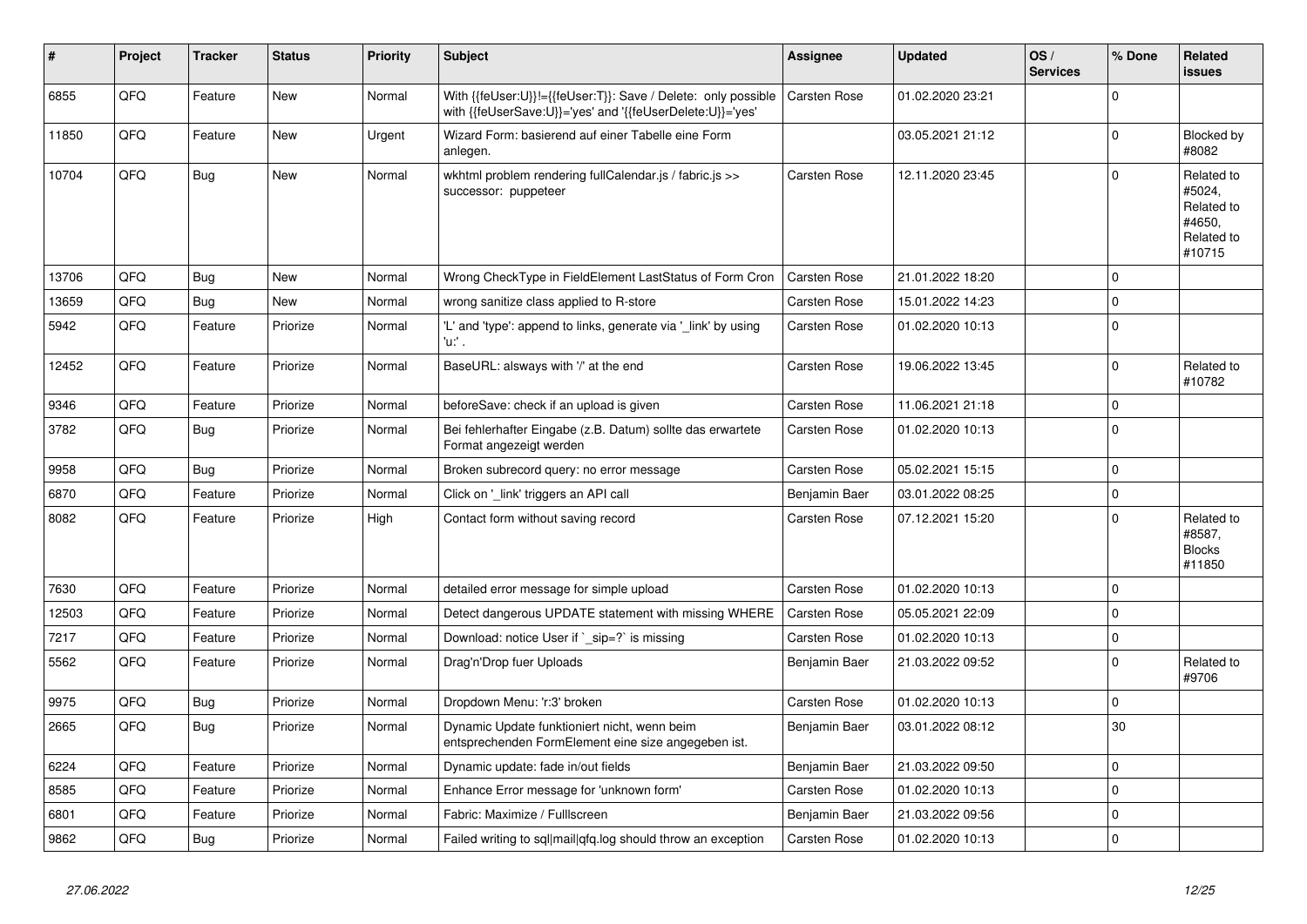| ∦     | Project | <b>Tracker</b> | <b>Status</b> | <b>Priority</b> | Subject                                                                                                  | <b>Assignee</b>     | <b>Updated</b>   | OS/<br><b>Services</b> | % Done      | <b>Related</b><br>issues                                                |
|-------|---------|----------------|---------------|-----------------|----------------------------------------------------------------------------------------------------------|---------------------|------------------|------------------------|-------------|-------------------------------------------------------------------------|
| 8584  | QFQ     | Feature        | Priorize      | Normal          | FE 'Action' - never assign to Container (except Template<br>Group)                                       | Carsten Rose        | 01.02.2020 10:13 |                        | $\Omega$    |                                                                         |
| 7656  | QFQ     | Bug            | Priorize      | Normal          | FE with required, 'pattern' and 'extraButtonLock': always<br>complain about missing value                | Carsten Rose        | 01.02.2020 10:13 |                        | $\Omega$    |                                                                         |
| 8277  | QFQ     | Feature        | Priorize      | Normal          | fe.parameter.default=                                                                                    | Carsten Rose        | 01.02.2020 23:17 |                        | $\Omega$    | Related to<br>#8113                                                     |
| 8037  | QFQ     | <b>Bug</b>     | Priorize      | Normal          | FE.type=upload (advanced mode): {{slaveld:V}} missing<br>during dynamic update                           | Carsten Rose        | 01.02.2020 10:13 |                        | $\Omega$    |                                                                         |
| 9534  | QFQ     | Bug            | Priorize      | Urgent          | FE.type=upload: 'Unknown Mode: ID"                                                                       | Carsten Rose        | 03.05.2021 21:14 |                        | $\Omega$    | Related to<br>#9532                                                     |
| 10003 | QFQ     | Feature        | Priorize      | Normal          | fieldset: stronger visualize group                                                                       | Benjamin Baer       | 12.02.2020 08:13 |                        | $\Omega$    |                                                                         |
| 9668  | QFQ     | Feature        | Priorize      | Normal          | Form.mode: rename 'hidden' to 'hide'                                                                     | Carsten Rose        | 05.05.2021 22:14 |                        | $\Omega$    | Related to<br>#6437                                                     |
| 6998  | QFQ     | Feature        | Priorize      | Normal          | Form: with debug=on show column information as tooltip of<br>column label                                | Carsten Rose        | 01.02.2020 10:13 |                        | $\Omega$    |                                                                         |
| 14290 | QFQ     | Feature        | Priorize      | Normal          | FormEditor: Show Table Definition                                                                        | Carsten Rose        | 19.06.2022 16:37 |                        | $\mathbf 0$ |                                                                         |
| 7290  | QFQ     | Feature        | Priorize      | Normal          | FormEditor: title as textarea if LEN(title)>60                                                           | Carsten Rose        | 01.02.2020 10:13 |                        | $\Omega$    | <b>Blocked by</b><br>#7682                                              |
| 8034  | QFQ     | Feature        | Priorize      | Normal          | FormElement 'data': 22.22.2222 should not be accepted                                                    | Carsten Rose        | 01.02.2020 10:13 |                        | $\Omega$    |                                                                         |
| 9900  | QFQ     | Feature        | Priorize      | Normal          | Generic API Call: tt-content record >> JSON                                                              | Carsten Rose        | 01.02.2020 10:13 |                        | $\Omega$    |                                                                         |
| 14283 | QFQ     | Bug            | Priorize      | Normal          | HEIC / HEIF convert doesn't trigger                                                                      | Carsten Rose        | 19.06.2022 16:37 |                        | $\Omega$    |                                                                         |
| 9834  | QFQ     | Bug            | Priorize      | Normal          | Input elements with tag 'disabled' are missing on<br>form-submit: server option 'processReadOnly' broken | Carsten Rose        | 07.12.2021 16:43 |                        | $\Omega$    | Related to<br>#9691,<br>Related to<br>#5305, Has<br>duplicate<br>#12331 |
| 7965  | QFQ     | Feature        | Priorize      | Normal          | Input type 'text' with visual format - currency                                                          | Benjamin Baer       | 03.01.2022 07:45 |                        | $\Omega$    |                                                                         |
| 7522  | QFQ     | Feature        | Priorize      | Normal          | Inserting default index.html to folder (Avoid Apache<br>Indexing)                                        | Carsten Rose        | 01.02.2020 10:13 |                        | $\Omega$    |                                                                         |
| 14371 | QFQ     | Feature        | Priorize      | Normal          | <b>LDAP via REPORT</b>                                                                                   | <b>Carsten Rose</b> | 19.06.2022 16:37 |                        | $\Omega$    |                                                                         |
| 6566  | QFQ     | Bug            | Priorize      | Normal          | Link Function 'delete': provided parameter missing on page<br>reload                                     | Benjamin Baer       | 03.01.2022 08:08 |                        | $\Omega$    |                                                                         |
| 10569 | QFQ     | Feature        | Priorize      | Normal          | link blank more safe                                                                                     | Enis Nuredini       | 25.03.2022 12:44 |                        | 0           |                                                                         |
| 10015 | QFQ     | Feature        | Priorize      | Normal          | Monospace in Textarea                                                                                    | Carsten Rose        | 03.02.2020 13:40 |                        | $\mathbf 0$ |                                                                         |
| 12325 | QFQ     | <b>Bug</b>     | Priorize      | Normal          | MultiDB form.dblndex not working for report syntax                                                       | Carsten Rose        | 07.09.2021 13:37 |                        | $\Omega$    | Related to<br>#12145,<br>Related to<br>#12314                           |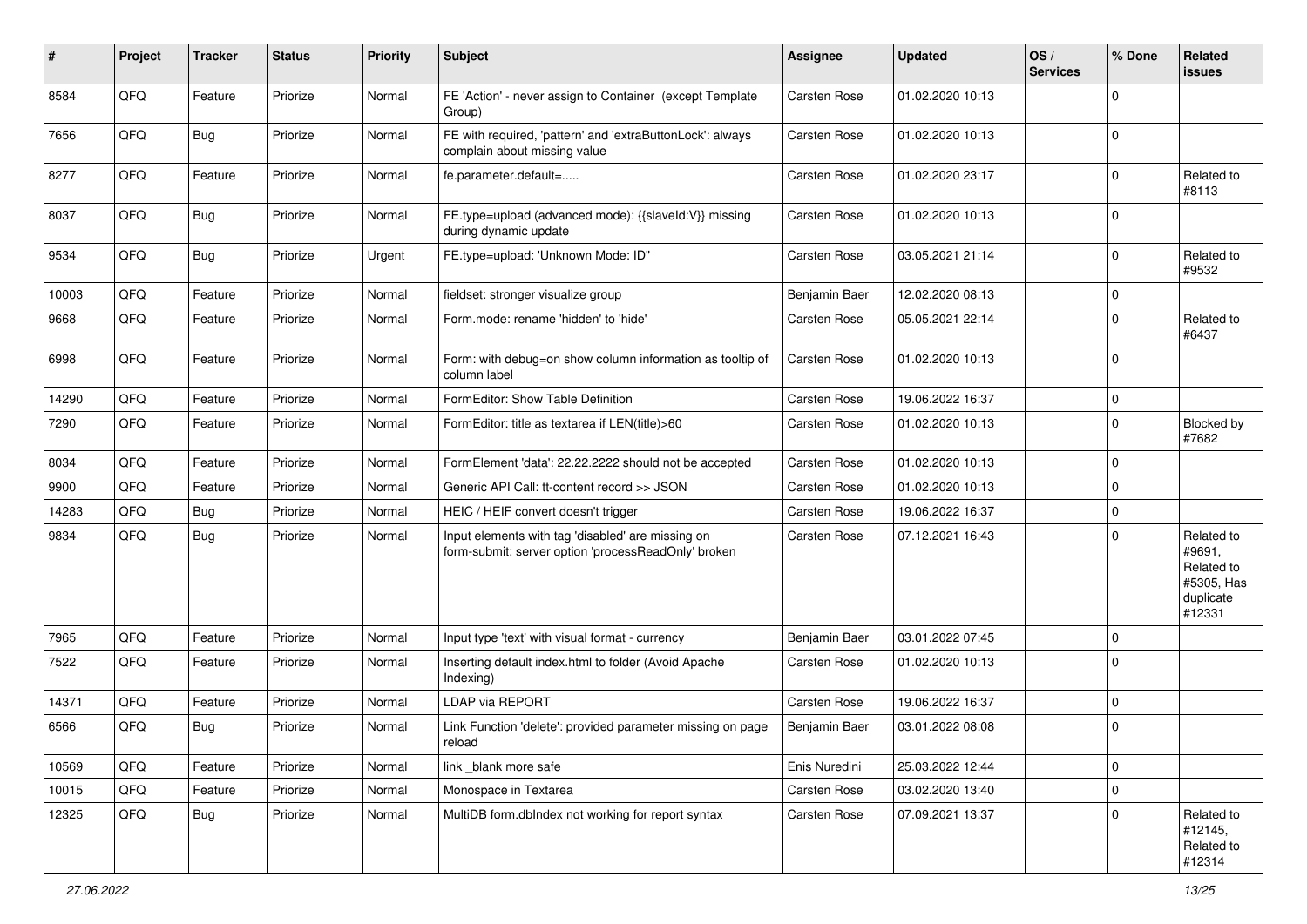| #     | Project | <b>Tracker</b> | <b>Status</b> | <b>Priority</b> | Subject                                                                                           | <b>Assignee</b>     | <b>Updated</b>   | OS/<br><b>Services</b> | % Done      | <b>Related</b><br>issues                                               |
|-------|---------|----------------|---------------|-----------------|---------------------------------------------------------------------------------------------------|---------------------|------------------|------------------------|-------------|------------------------------------------------------------------------|
| 10011 | QFQ     | Feature        | Priorize      | Normal          | Offer new STORE_TYPO3 Variable 'beUser', 'beEmail'                                                | Carsten Rose        | 08.05.2021 09:51 |                        | $\Omega$    | Related to<br>#10012,<br>Related to<br>#12511                          |
| 8204  | QFQ     | Feature        | Priorize      | High            | Position 'required mark'                                                                          | Carsten Rose        | 16.06.2021 13:44 |                        | $\mathbf 0$ |                                                                        |
| 9135  | QFQ     | Feature        | Priorize      | Normal          | Progress Bar generic / replace old hourglass download<br>popup                                    | Benjamin Baer       | 03.01.2022 07:43 |                        | $\mathbf 0$ |                                                                        |
| 6140  | QFQ     | Bug            | Priorize      | Normal          | QFQ DnD Sort: Locked fields                                                                       | Benjamin Baer       | 21.03.2022 09:56 |                        | $\mathbf 0$ |                                                                        |
| 6574  | QFQ     | Bug            | Priorize      | Normal          | qfq.log: Fehlermeldung wurde angezeigt, aber nicht geloggt                                        | Carsten Rose        | 01.02.2020 10:13 |                        | $\mathbf 0$ |                                                                        |
| 3867  | QFQ     | Feature        | Priorize      | Normal          | Readonly Formular: Template Groups add/delete<br>ausbeldnen                                       | Carsten Rose        | 05.05.2021 22:12 |                        | $\mathbf 0$ |                                                                        |
| 10012 | QFQ     | Feature        | Priorize      | Normal          | redirectAllMailTo: {{beEmail:T}}                                                                  | Carsten Rose        | 08.05.2021 09:54 |                        | $\mathbf 0$ | Related to<br>#12412,<br>Related to<br>#12413,<br>Related to<br>#10011 |
| 10005 | QFQ     | Feature        | Priorize      | Normal          | Report / special column name:  AS _calendar                                                       | Carsten Rose        | 03.06.2020 17:28 |                        | $\mathbf 0$ |                                                                        |
| 9394  | QFQ     | Feature        | Priorize      | Normal          | REST: allow for non numerical ids in get requests                                                 | Carsten Rose        | 05.05.2021 22:10 |                        | $\Omega$    |                                                                        |
| 5366  | QFQ     | Feature        | Priorize      | Normal          | Saving with keyboard shortcuts                                                                    | Benjamin Baer       | 21.03.2022 09:47 |                        | $\mathbf 0$ |                                                                        |
| 7730  | QFQ     | Feature        | Priorize      | Normal          | SELECT Box: title in between                                                                      | Benjamin Baer       | 01.02.2020 23:22 |                        | $\mathbf 0$ |                                                                        |
| 7616  | QFQ     | Bug            | Priorize      | Normal          | Selectlist with Enum & Dynamic Update                                                             | Carsten Rose        | 01.02.2020 10:13 |                        | $\Omega$    |                                                                        |
| 13900 | QFQ     | Feature        | Priorize      | Normal          | Selenium: Check das Cookie/PDF funktioniert                                                       | Enis Nuredini       | 25.03.2022 12:45 |                        | $\mathbf 0$ |                                                                        |
| 8963  | QFQ     | Feature        | Priorize      | Normal          | Setting values in a store: flexible way                                                           | Carsten Rose        | 05.05.2021 22:10 |                        | $\mathbf 0$ | Related to<br>#8975                                                    |
| 9121  | QFQ     | <b>Bug</b>     | Priorize      | High            | sip links have r and __dbIndexData set                                                            | Carsten Rose        | 12.06.2021 10:41 |                        | $\mathbf 0$ |                                                                        |
| 9928  | QFQ     | Feature        | Priorize      | Normal          | SpecialColumnName: a) Deprecated: ' AS "_+tag " ', b)<br>New: ' AS "_ <tag1><tag2>"</tag2></tag1> | Carsten Rose        | 01.02.2020 23:17 |                        | $\mathbf 0$ | Related to<br>#9929                                                    |
| 12504 | QFQ     | Feature        | Priorize      | Normal          | sql.log: report fe.id                                                                             | Carsten Rose        | 05.05.2021 22:09 |                        | $\mathbf 0$ |                                                                        |
| 9173  | QFQ     | Bug            | Priorize      | Urgent          | Stale Record Lock: Firefox                                                                        | Carsten Rose        | 03.05.2021 21:14 |                        | $\Omega$    | Related to<br>#9789                                                    |
| 9968  | QFQ     | Feature        | Priorize      | Normal          | Tooltip in Links for Developer                                                                    | <b>Carsten Rose</b> | 01.02.2020 23:17 |                        | $\mathbf 0$ |                                                                        |
| 8044  | QFQ     | Feature        | Priorize      | Normal          | Transaction: a) Form, b) Report                                                                   | Carsten Rose        | 05.05.2021 22:14 |                        | $\mathbf 0$ | Related to<br>#8043                                                    |
| 4457  | QFQ     | <b>Bug</b>     | Priorize      | Normal          | typeahead: pressing return to select an item, saves the form<br>and closes the form.              | Benjamin Baer       | 03.01.2022 08:01 |                        | 0           | Related to<br>#4398                                                    |
| 11320 | QFQ     | Feature        | Priorize      | Normal          | Typo3 Version 10 support                                                                          | Carsten Rose        | 05.05.2021 22:09 |                        | $\mathbf 0$ |                                                                        |
| 13943 | QFG     | Bug            | Priorize      | Normal          | unable to find formgroup                                                                          | Enis Nuredini       | 28.05.2022 11:03 |                        | $\mathbf 0$ |                                                                        |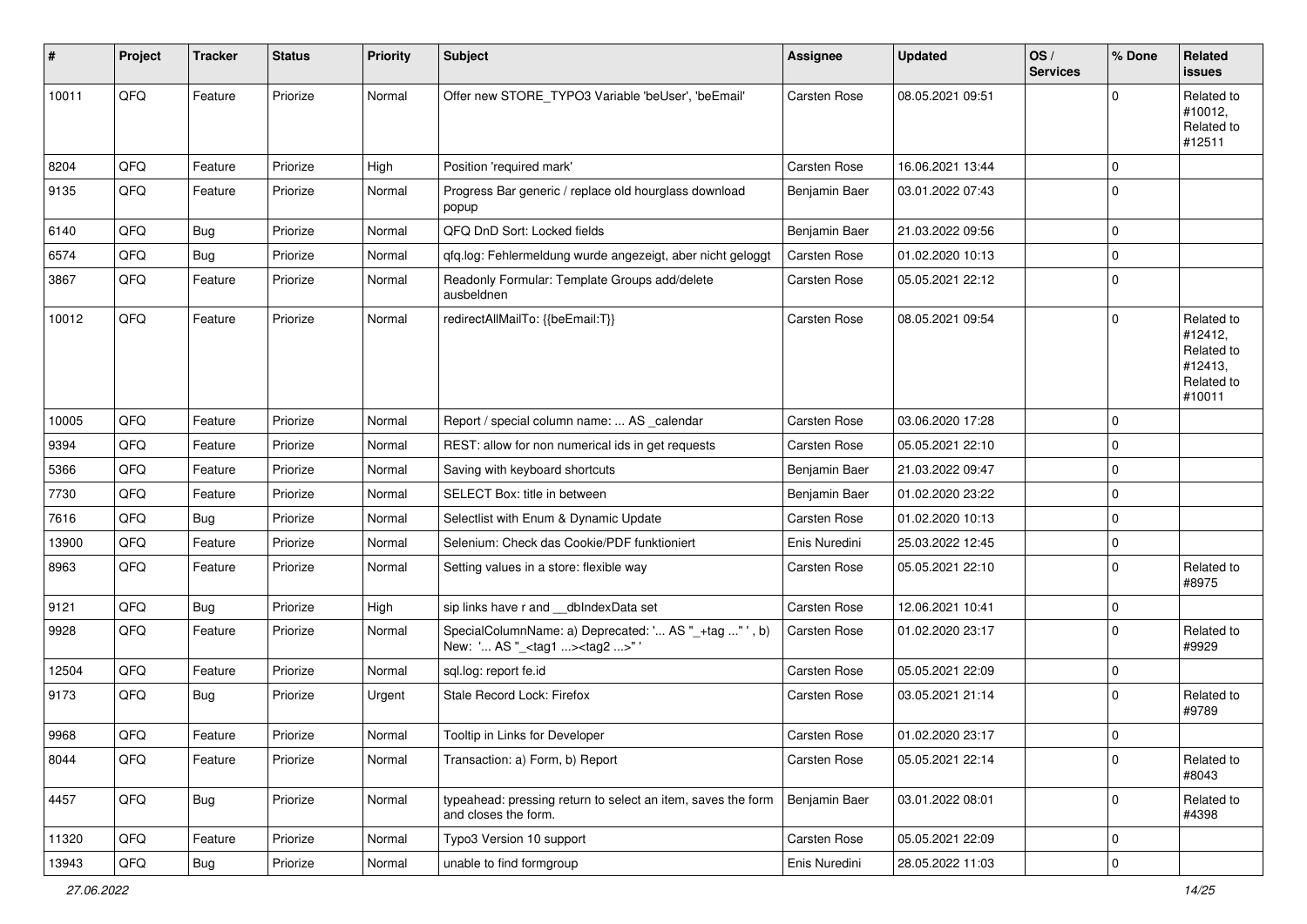| $\vert$ # | Project | <b>Tracker</b> | <b>Status</b> | <b>Priority</b> | <b>Subject</b>                                                                          | <b>Assignee</b> | Updated          | OS/<br><b>Services</b> | % Done      | Related<br>issues                                                                                                                                                     |
|-----------|---------|----------------|---------------|-----------------|-----------------------------------------------------------------------------------------|-----------------|------------------|------------------------|-------------|-----------------------------------------------------------------------------------------------------------------------------------------------------------------------|
| 9947      | QFQ     | Bug            | Priorize      | Normal          | Unwanted error message if missing 'typeAheadSqlPrefetch'                                | Carsten Rose    | 01.02.2020 10:13 |                        | $\Omega$    |                                                                                                                                                                       |
| 6116      | QFQ     | Bug            | Priorize      | High            | value of checkbox not saved                                                             | Carsten Rose    | 07.12.2021 17:19 |                        | $\Omega$    |                                                                                                                                                                       |
| 14320     | QFQ     | Feature        | ToDo          | Normal          | Allow specific HTML Tags and Attributes: general, TinyMCE                               | Enis Nuredini   | 17.06.2022 10:44 |                        | $\Omega$    | Related to<br>#12664,<br>Related to<br>#12039,<br>Related to<br>#11702,<br>Related to<br>#7239,<br>Related to<br>#3708,<br>Related to<br>#3646,<br>Related to<br>#880 |
| 14303     | QFQ     | Bug            | ToDo          | Normal          | datetime broken with picker                                                             | Enis Nuredini   | 17.06.2022 09:02 |                        | $\Omega$    | Related to<br>#12630                                                                                                                                                  |
| 12262     | QFQ     | Feature        | ToDo          | Normal          | Form buttons on top: more customable                                                    | Enis Nuredini   | 17.06.2022 10:44 |                        | $\Omega$    | Related to<br>#13945, Has<br>duplicate<br>#4046, Has<br>duplicate<br>#10080                                                                                           |
| 7602      | QFQ     | Feature        | ToDo          | High            | Multi Select: with checkboxes                                                           | Benjamin Baer   | 22.03.2022 09:07 |                        | $\Omega$    |                                                                                                                                                                       |
| 12463     | QFO     | Bug            | ToDo          | High            | QFQ Function: 'function' and 'sql' on same level - output of<br>sal is shown two times. | Carsten Rose    | 15.12.2021 16:31 |                        | $\Omega$    |                                                                                                                                                                       |
| 12395     | QFQ     | <b>Bug</b>     | ToDo          | High            | QFQ Function: Result two times shown                                                    | Carsten Rose    | 18.02.2022 08:59 |                        | $\mathbf 0$ |                                                                                                                                                                       |
| 13899     | QFQ     | Bug            | ToDo          | Normal          | Selenium: zum laufen bringen                                                            | Enis Nuredini   | 25.03.2022 10:24 |                        | $\Omega$    |                                                                                                                                                                       |
| 4194      | QFQ     | Feature        | In Progress   | Normal          | Bootstrap 4 ist jetzt offiziel                                                          |                 | 03.05.2021 20:47 |                        | $\Omega$    | Related to<br>#10114                                                                                                                                                  |
| 9691      | QFQ     | Bug            | In Progress   | Normal          | Checkbox: dynamic update > readonly                                                     | Carsten Rose    | 01.02.2020 23:22 |                        | 50          | Related to<br>#9834                                                                                                                                                   |
| 6250      | QFQ     | Feature        | In Progress   | Normal          | Enhance layout: a) Subrecord, b) Subrecord-Title                                        | Carsten Rose    | 01.02.2020 23:22 |                        | $\Omega$    | Related to<br>#5391                                                                                                                                                   |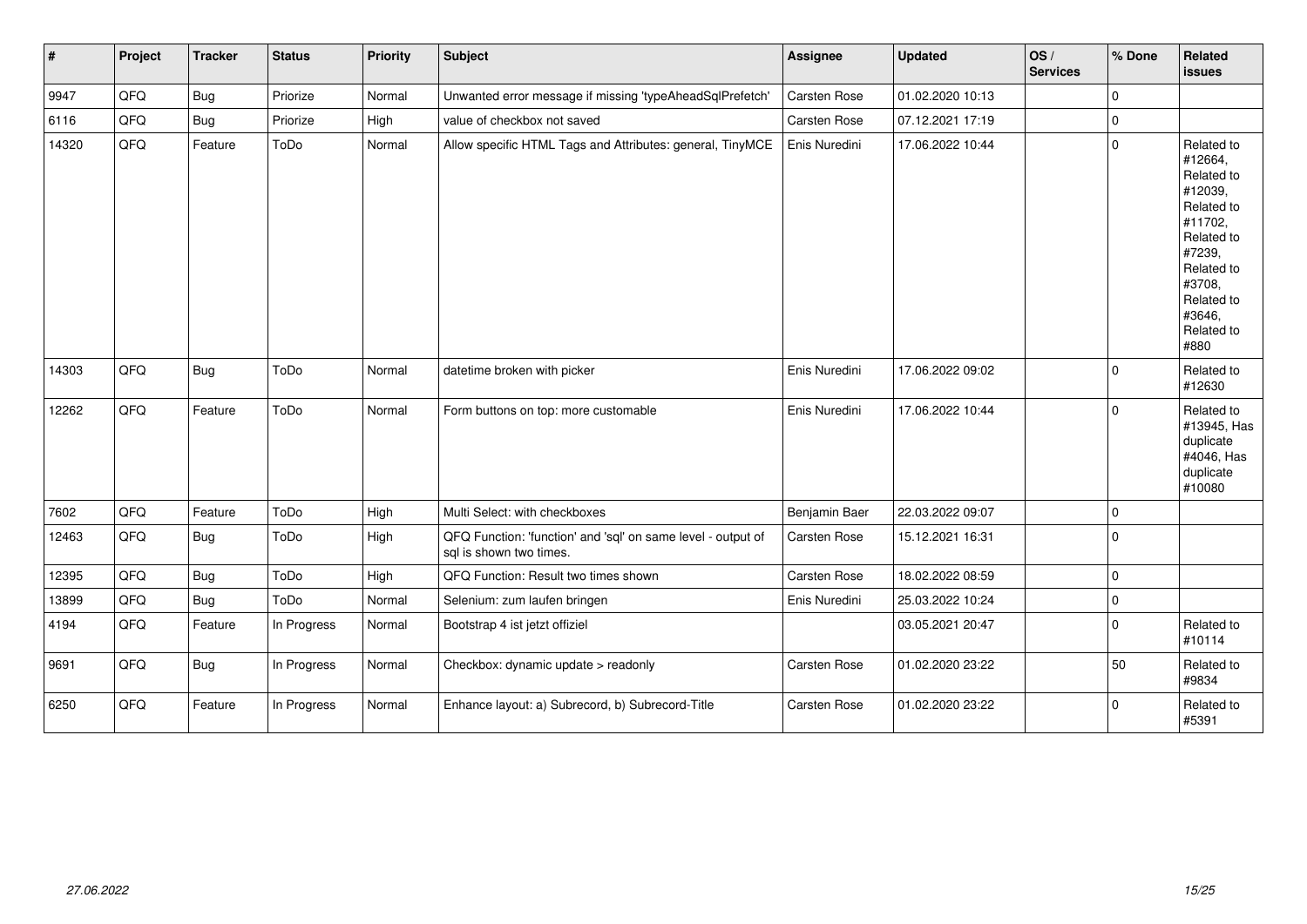| #     | Project | <b>Tracker</b> | <b>Status</b> | <b>Priority</b> | Subject                                          | <b>Assignee</b>     | <b>Updated</b>   | OS/<br><b>Services</b> | % Done      | Related<br>issues                                                                                                              |
|-------|---------|----------------|---------------|-----------------|--------------------------------------------------|---------------------|------------------|------------------------|-------------|--------------------------------------------------------------------------------------------------------------------------------|
| 11517 | QFQ     | Bug            | In Progress   | Normal          | extraButtonInfo Broken for multiple FormElements | Carsten Rose        | 12.05.2022 13:12 |                        | $\mathbf 0$ | Related to<br>#7890,<br>Related to<br>#3811, Has<br>duplicate<br>#10905, Has<br>duplicate<br>#10553, Has<br>duplicate<br>#6779 |
| 9517  | QFQ     | Feature        | In Progress   | High            | Input multiple tags with typeahead               | Carsten Rose        | 03.05.2021 21:14 |                        | 40          | Related to<br>#10150                                                                                                           |
| 12630 | QFQ     | Feature        | In Progress   | Normal          | Input: date[time]: min / max values              | Enis Nuredini       | 20.06.2022 18:31 |                        | $\mathbf 0$ | Related to<br>#10096,<br>Related to<br>#14302,<br>Related to<br>#14303                                                         |
| 10443 | QFQ     | Feature        | In Progress   | Normal          | Konzept_api / _live                              | <b>Carsten Rose</b> | 07.05.2020 09:39 |                        | $\mathbf 0$ |                                                                                                                                |
| 13330 | QFQ     | Feature        | In Progress   | Normal          | Multi Form: Upload                               | Carsten Rose        | 07.11.2021 12:40 |                        | 50          | Related to<br>#9706                                                                                                            |
| 5695  | QFQ     | Feature        | In Progress   | Normal          | Multiform                                        | Carsten Rose        | 02.01.2021 18:38 |                        | $\mathbf 0$ |                                                                                                                                |
| 14175 | QFQ     | <b>Bug</b>     | In Progress   | Normal          | Opening a form with no QFQ Session cookie fails  | Carsten Rose        | 03.06.2022 10:40 |                        | $\mathbf 0$ |                                                                                                                                |
| 11980 | QFQ     | Feature        | In Progress   | Normal          | protected verzeichnis MUSS geschützt werden      | Carsten Rose        | 07.09.2021 13:30 |                        | 0           |                                                                                                                                |
| 12508 | QFQ     | <b>Bug</b>     | In Progress   | High            | qfq Form: sendMail                               | Karin Niffeler      | 19.03.2022 17:48 |                        | 0           |                                                                                                                                |
| 9789  | QFQ     | <b>Bug</b>     | In Progress   | High            | Record Lock: release to early on 'leave page'    | Carsten Rose        | 10.01.2022 09:25 |                        | 100         | Related to<br>#10081,<br>Related to<br>#9173,<br>Related to<br>#8702                                                           |
| 14323 | QFQ     | <b>Bug</b>     | In Progress   | Normal          | Report: render=both single - no impact           | Carsten Rose        | 19.06.2022 18:31 |                        | $\mathbf 0$ |                                                                                                                                |
| 11076 | QFQ     | Feature        | In Progress   | Normal          | SELECT  AS _websocket                            | Carsten Rose        | 30.08.2020 17:49 |                        | 0           |                                                                                                                                |
| 12439 | QFQ     | Feature        | In Progress   | Normal          | TinyMCE Paste from Word & Character Count/Limit  | Carsten Rose        | 05.05.2021 22:15 |                        | $\mathbf 0$ |                                                                                                                                |
| 12440 | QFQ     | Feature        | In Progress   | Normal          | Typo3 V10 upgrade (durchfuehren und testen)      | Carsten Rose        | 21.03.2022 09:53 |                        | $50\,$      | Related to<br>#12357,<br>Related to<br>#12067,<br>Related to<br>#10661                                                         |
| 10661 | QFQ     | <b>Bug</b>     | In Progress   | Normal          | Typo3 Warnungen                                  | Carsten Rose        | 07.09.2021 13:23 |                        | $\mathbf 0$ | Related to<br>#12440                                                                                                           |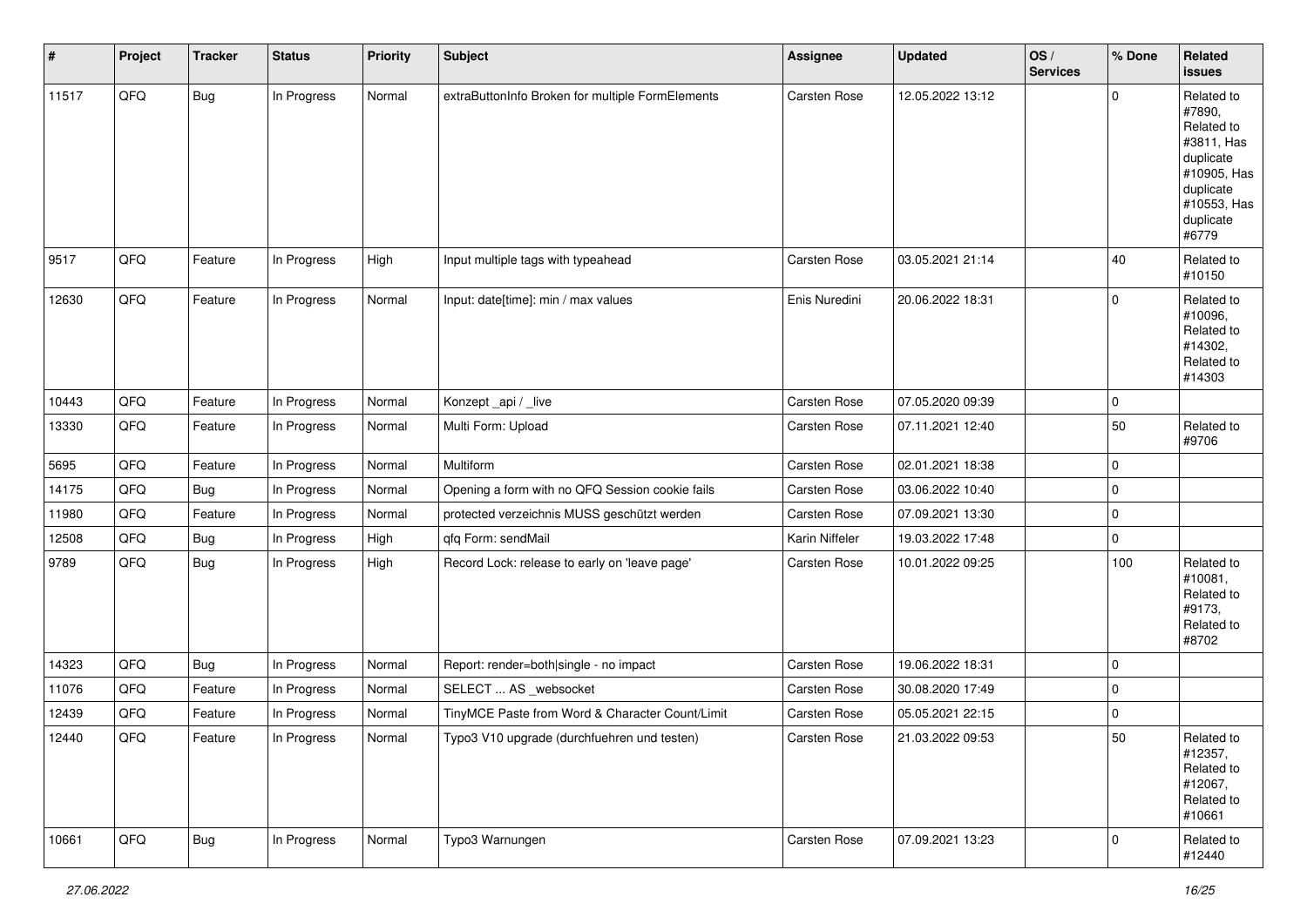| ∦     | Project | <b>Tracker</b> | <b>Status</b>              | <b>Priority</b> | <b>Subject</b>                                                                            | <b>Assignee</b>     | <b>Updated</b>   | OS/<br><b>Services</b> | % Done      | Related<br><b>issues</b>                    |
|-------|---------|----------------|----------------------------|-----------------|-------------------------------------------------------------------------------------------|---------------------|------------------|------------------------|-------------|---------------------------------------------|
| 10793 | QFQ     | Feature        | In Progress                | Normal          | <b>Update NPM Packages</b>                                                                | <b>Carsten Rose</b> | 07.09.2021 13:25 |                        | 30          |                                             |
| 13566 | QFQ     | Feature        | Ready to sync<br>(develop) | Normal          | Delete config-example.gfg.php file                                                        | Carsten Rose        | 23.12.2021 09:25 |                        | $\mathbf 0$ |                                             |
| 11630 | QFQ     | <b>Bug</b>     | Feedback                   | High            | Bitte check ob CALL() in 20.11.0 noch so funktioniert wie in<br>20.4.1                    | Enis Nuredini       | 28.05.2022 13:45 |                        | $\mathbf 0$ | Related to<br>#11325                        |
| 12546 | QFQ     | Bug            | Feedback                   | Normal          | Branch 'Development' - Unit Tests mit dirty workaround<br>angepasst                       | Carsten Rose        | 19.03.2022 17:48 |                        | $\mathbf 0$ |                                             |
| 13767 | QFQ     | Bug            | Feedback                   | Normal          | date/time-picker: required shows up/down button orange                                    | Enis Nuredini       | 16.05.2022 23:16 |                        | $\pmb{0}$   |                                             |
| 8316  | QFQ     | <b>Bug</b>     | Feedback                   | Normal          | Documentation/Behaviour for Nested Queries and<br>Record-Store confusing                  | Nicola Chiapolini   | 20.11.2019 09:14 |                        | $\Omega$    |                                             |
| 13572 | QFQ     | Feature        | Feedback                   | Normal          | Form Load: misleading error message on trying to load non<br>existent primary record      | Enis Nuredini       | 16.05.2022 23:16 |                        | 100         |                                             |
| 9548  | QFQ     | Feature        | Feedback                   | High            | FormElement: Pattern mismatch - optional report only on<br>focus lost                     | Benjamin Baer       | 03.05.2021 21:14 |                        | $\mathbf 0$ |                                             |
| 9898  | QFQ     | Bug            | Feedback                   | Normal          | Formular trotz Timeout gespeichert                                                        | Benjamin Baer       | 01.02.2020 15:56 |                        | $\mathbf 0$ |                                             |
| 11347 | QFQ     | Bug            | Feedback                   | Normal          | If Bedingungen funktionieren nicht korrekt                                                | Christoph Fuchs     | 21.03.2021 20:37 |                        | $\mathbf 0$ |                                             |
| 10124 | QFQ     | Feature        | Feedback                   | Normal          | qfq AAI-Login                                                                             | Karin Niffeler      | 07.05.2020 09:36 |                        | $\pmb{0}$   |                                             |
| 9535  | QFQ     | <b>Bug</b>     | Feedback                   | Normal          | Report:  AS ' vertical' - column to wide - vertical >> rot45,<br>rot90                    | Benjamin Baer       | 01.02.2020 15:56 |                        | $\mathbf 0$ |                                             |
| 9052  | QFQ     | Feature        | Feedback                   | High            | Report: CodeMirror with SQL Syntax Highlight in FE                                        | Enis Nuredini       | 08.06.2022 10:25 |                        | $\mathbf 0$ |                                             |
| 12584 | QFQ     | Feature        | Feedback                   | Normal          | T3 v10 migration script: replace alias-patterns (v11)                                     | <b>Carsten Rose</b> | 28.05.2022 11:12 |                        | 100         |                                             |
| 10782 | QFQ     | Feature        | Feedback                   | Normal          | Tiny MCE: Image Upload                                                                    | Enis Nuredini       | 16.05.2022 23:16 |                        | $\mathbf 0$ | Related to<br>#12452                        |
| 5894  | QFQ     | Feature        | Feedback                   | Normal          | Typeahead in Report: show/hide rows dynamically                                           | Carsten Rose        | 18.02.2022 08:50 |                        | $\mathbf 0$ | Related to<br>#5893.<br>Related to<br>#5885 |
| 4651  | QFQ     | <b>Bug</b>     | Some day<br>maybe          | Normal          | "Loading document" Modal wird angezeigt bei uzhcd type=2<br>Ansicht                       | Carsten Rose        | 01.02.2020 23:20 |                        | $\Omega$    |                                             |
| 4441  | QFQ     | <b>Bug</b>     | Some day<br>maybe          | Normal          | \$_SERVER Vars sollten nur aus dem Store genommen<br>werden - Code entsprechend anpassen. |                     | 11.12.2019 16:02 |                        | $\Omega$    |                                             |
| 7101  | QFQ     | Bug            | Some day<br>maybe          | Normal          | 'form' in SIP and 'report' - breaks                                                       |                     | 01.02.2020 23:20 |                        | $\Omega$    |                                             |
| 3567  | QFQ     | Feature        | Some day<br>maybe          | Low             | 'Save', 'Close', 'New' als FormElement                                                    |                     | 11.12.2019 16:02 |                        | $\mathbf 0$ |                                             |
| 5768  | QFQ     | <b>Bug</b>     | Some day<br>maybe          | Normal          | '{{pageLanguage:T}}' missing if QFQ is called via api                                     | Carsten Rose        | 01.02.2020 23:19 |                        | $\Omega$    |                                             |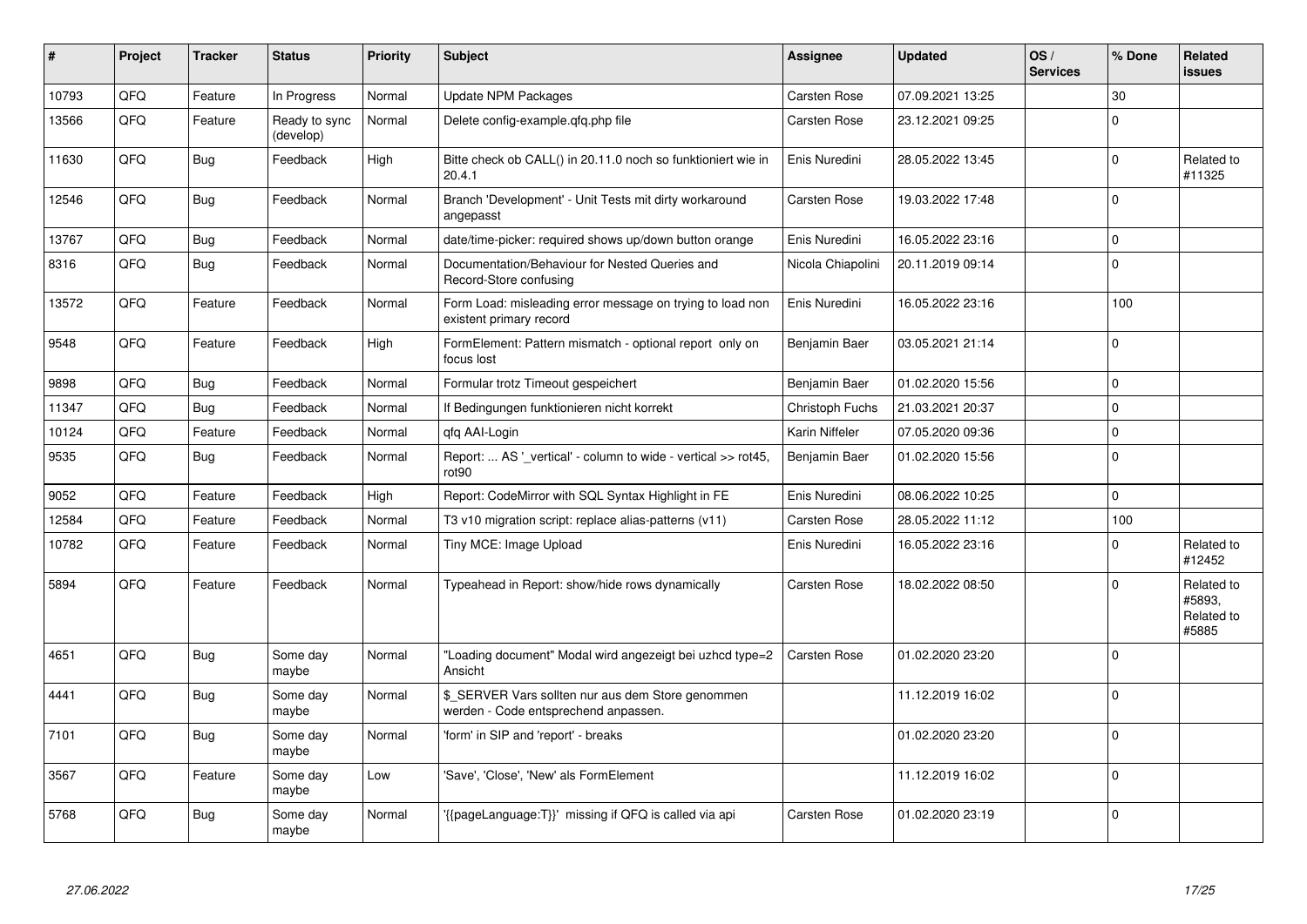| #     | Project | <b>Tracker</b> | <b>Status</b>     | <b>Priority</b> | <b>Subject</b>                                                                                                                               | Assignee            | <b>Updated</b>   | OS/<br><b>Services</b> | % Done      | Related<br><b>issues</b>                    |
|-------|---------|----------------|-------------------|-----------------|----------------------------------------------------------------------------------------------------------------------------------------------|---------------------|------------------|------------------------|-------------|---------------------------------------------|
| 4092  | QFQ     | Bug            | Some day<br>maybe | Normal          | 1) Logging verbessern wann welches FE warum ausgefuehrt<br>wird, 2) Documentation: Best Practice Template Group                              | <b>Carsten Rose</b> | 01.02.2020 23:19 |                        | $\Omega$    | Related to<br>#3504                         |
| 3267  | QFQ     | Feature        | Some day<br>maybe | Normal          | 2 Forms auf einer Seite: real + Read only                                                                                                    | <b>Carsten Rose</b> | 11.12.2019 16:03 |                        | $\Omega$    |                                             |
| 5548  | QFQ     | Feature        | Some day<br>maybe | Normal          | 801 Textfiles/Scriptfiles als Thumbnail                                                                                                      | Carsten Rose        | 07.03.2022 16:26 |                        | $\mathbf 0$ |                                             |
| 3666  | QFQ     | Feature        | Some day<br>maybe | Normal          | a) Performance Messung: mysql_real_escape_string() im<br>Vergleich zu str_replace(), b) doppeltes Aufrufen von<br>mysql_real_escape_string() | Carsten Rose        | 11.12.2019 16:02 |                        | $\mathbf 0$ |                                             |
| 3942  | QFQ     | Feature        | Some day<br>maybe | Normal          | Action Elemente: neu generierte IDs via FE weitergeben                                                                                       | Carsten Rose        | 11.12.2019 16:03 |                        | $\Omega$    | Related to<br>#3941                         |
| 9281  | QFQ     | <b>Bug</b>     | Some day<br>maybe | Normal          | Allow STRICT_TRANS_TABLES                                                                                                                    | Carsten Rose        | 02.01.2021 18:43 |                        | $\mathbf 0$ |                                             |
| 3848  | QFQ     | Feature        | Some day<br>maybe | High            | Antivirus check fuer Upload files in qfq?                                                                                                    | Carsten Rose        | 03.05.2021 21:14 |                        | $\mathbf 0$ | Related to<br>#4131                         |
| 3947  | QFQ     | Feature        | Some day<br>maybe | Normal          | Attack detectect: logout current user                                                                                                        | <b>Carsten Rose</b> | 11.12.2019 16:03 |                        | $\mathbf 0$ | Related to<br>#5458,<br>Related to<br>#6299 |
| 6299  | QFQ     | Feature        | Some day<br>maybe | Normal          | Attack detection: log table with invalid SIP access                                                                                          |                     | 11.12.2019 16:02 |                        | $\Omega$    | Related to<br>#3947                         |
| 3291  | QFQ     | Feature        | Some day<br>maybe | Normal          | AutoCron websiteToken                                                                                                                        | Carsten Rose        | 11.12.2019 16:02 |                        | $\Omega$    | Related to<br>#4250                         |
| 7452  | QFQ     | Feature        | Some day<br>maybe | Normal          | automate deployment new QFQ version                                                                                                          | Carsten Rose        | 16.09.2021 15:10 |                        | $\mathbf 0$ |                                             |
| 13608 | QFQ     | Feature        | Some day<br>maybe | Normal          | Automatic Browser Language Redirect                                                                                                          | Enis Nuredini       | 17.06.2022 08:35 |                        | $\mathbf 0$ |                                             |
| 7106  | QFQ     | Feature        | Some day<br>maybe | Normal          | Beispiel Nummerierung von Rows in Report                                                                                                     |                     | 11.12.2019 16:01 |                        | $\mathbf 0$ |                                             |
| 7105  | QFQ     | Feature        | Some day<br>maybe | Normal          | Beispiel wie man in einer zweiten Tabelle speichert.                                                                                         |                     | 11.12.2019 16:01 |                        | $\mathbf 0$ |                                             |
| 6288  | QFQ     | Feature        | Some day<br>maybe | Normal          | Best Practice: Erklaeren wie man ein Formular ganz in<br>'weiss' erstellen kann                                                              |                     | 11.12.2019 16:02 |                        | $\Omega$    |                                             |
| 5783  | QFQ     | Feature        | Some day<br>maybe | Normal          | <b>BPMN View/Edit</b>                                                                                                                        |                     | 11.12.2019 16:02 |                        | $\mathbf 0$ |                                             |
| 8520  | QFQ     | Feature        | Some day<br>maybe | Normal          | Bring QFQ to Composer                                                                                                                        | Carsten Rose        | 16.09.2021 15:10 |                        | $\mathbf 0$ |                                             |
| 8522  | QFQ     | Feature        | Some day<br>maybe | Normal          | build QFQ - npm warnings                                                                                                                     | Benjamin Baer       | 01.02.2020 23:19 |                        | 50          |                                             |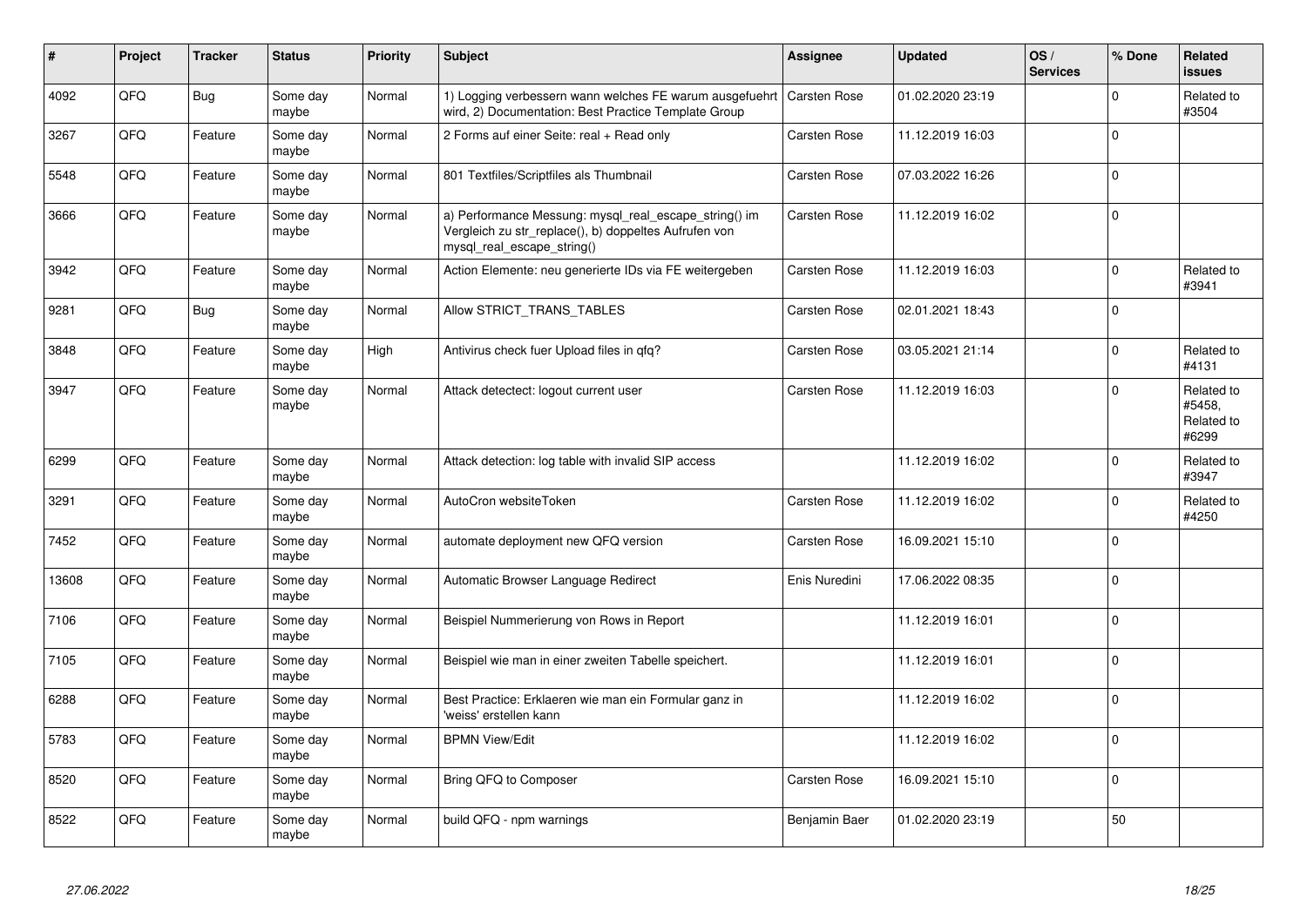| #     | Project | <b>Tracker</b> | <b>Status</b>     | <b>Priority</b> | <b>Subject</b>                                                                                                                                                | Assignee      | <b>Updated</b>   | OS/<br><b>Services</b> | % Done      | Related<br><b>issues</b>                     |
|-------|---------|----------------|-------------------|-----------------|---------------------------------------------------------------------------------------------------------------------------------------------------------------|---------------|------------------|------------------------|-------------|----------------------------------------------|
| 10716 | QFQ     | Feature        | Some day<br>maybe | Normal          | Business Logic mit Externen Skripten                                                                                                                          | Carsten Rose  | 16.09.2021 15:10 |                        | $\Omega$    | Related to<br>#10713,<br>Related to<br>#8217 |
| 9669  | QFQ     | <b>Bug</b>     | Some dav<br>maybe | Normal          | Checkbox / Template Group: radio/checkbox visible broken<br>after 'add'                                                                                       | Carsten Rose  | 16.06.2021 13:47 |                        | $\Omega$    | Related to<br>#8091                          |
| 4420  | QFQ     | Feature        | Some day<br>maybe | Normal          | Client: Local Storage - store the changes of a form, local in<br>the browser.                                                                                 | Benjamin Baer | 11.12.2019 16:02 |                        | $\Omega$    |                                              |
| 6715  | QFQ     | Feature        | Some day<br>maybe | Normal          | Code-Refactoring: dbArray vereinheitlichen                                                                                                                    | Carsten Rose  | 11.12.2019 16:02 |                        | $\Omega$    |                                              |
| 4279  | QFQ     | <b>Bug</b>     | Some day<br>maybe | High            | config.linkVars lost                                                                                                                                          | Carsten Rose  | 03.05.2021 21:14 |                        | $\mathbf 0$ |                                              |
| 3349  | QFQ     | <b>Bug</b>     | Some day<br>maybe | Normal          | config.qfq.ini: a) vertraegt keine '=' im Value (z.B. Passwort),<br>b) Values sollten in ticks einschliessbar sein (spaces, )                                 | Carsten Rose  | 11.12.2019 16:02 |                        | $\mathbf 0$ |                                              |
| 4650  | QFQ     | Feature        | Some day<br>maybe | Normal          | Convert html to doc/rtf                                                                                                                                       | Carsten Rose  | 01.02.2020 23:20 |                        | $\mathbf 0$ | Related to<br>#10704                         |
| 10738 | QFQ     | Feature        | Some day<br>maybe | Normal          | CORS headers for external API requests                                                                                                                        |               | 10.06.2020 14:00 |                        | $\Omega$    |                                              |
| 3990  | QFQ     | Feature        | Some day<br>maybe | High            | custom class definition: add space automatically                                                                                                              | Carsten Rose  | 03.05.2021 21:14 |                        | $\Omega$    |                                              |
| 4719  | QFQ     | Feature        | Some day<br>maybe | Normal          | Custom Message in Client in case of 'Browser tab close,<br>modification will be lost'                                                                         |               | 01.02.2020 23:20 |                        | $\mathbf 0$ |                                              |
| 12337 | QFQ     | Feature        | Some day<br>maybe | Normal          | Database.php: better caching                                                                                                                                  | Carsten Rose  | 16.09.2021 15:10 |                        | $\Omega$    |                                              |
| 6992  | QFQ     | Feature        | Some day<br>maybe | Normal          | DB exception: Syntax Highlight                                                                                                                                |               | 11.12.2019 16:01 |                        | $\mathbf 0$ | Related to<br>#5450                          |
| 4627  | QFQ     | Feature        | Some day<br>maybe | Normal          | dbupdate: all tables - check 'create', 'modified' if it is possible<br>to change to default 'CURRENT_TIMESTAMP' and modified<br>'ON UPDATE CURRENT_TIMESTAMP' |               | 01.02.2020 23:20 |                        | $\Omega$    |                                              |
| 3130  | QFQ     | <b>Bug</b>     | Some dav<br>maybe | Normal          | Debug Info's nicht korrekt nach 'New > Save'.                                                                                                                 | Carsten Rose  | 11.12.2019 16:03 |                        | $\mathbf 0$ | Related to<br>#3253                          |
| 3331  | QFQ     | Feature        | Some day<br>maybe | Normal          | Default Tooltip fuer _page? Links: mit Form und Record ID                                                                                                     | Carsten Rose  | 11.12.2019 16:02 |                        | $\Omega$    |                                              |
| 5850  | QFQ     | Feature        | Some day<br>maybe | Normal          | Deployment: In QFQ Doc best practice fuer zeitgemaesses<br>Deployment beschreiben                                                                             |               | 01.02.2020 23:20 |                        | $\Omega$    |                                              |
| 3273  | QFQ     | Feature        | Some day<br>maybe | Low             | Dirty Flag in Form                                                                                                                                            | Carsten Rose  | 11.12.2019 16:02 |                        | $\Omega$    |                                              |
| 3458  | QFQ     | Feature        | Some day<br>maybe | Normal          | Display 'Edit Form Element'-Checkbox on form: should<br>depend on FE Group                                                                                    | Carsten Rose  | 11.12.2019 16:02 |                        | $\Omega$    | Related to<br>#3447                          |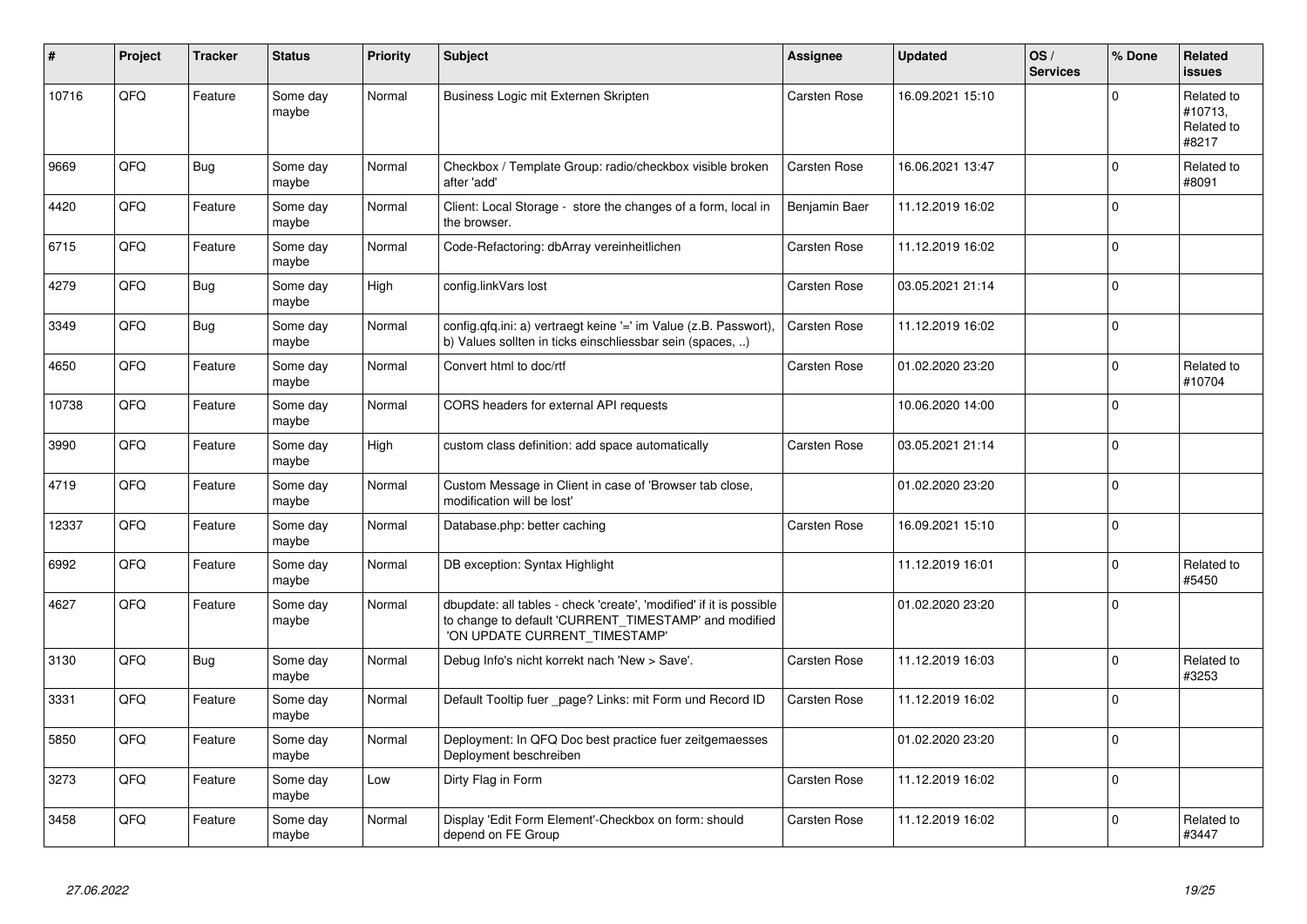| #    | Project    | <b>Tracker</b> | <b>Status</b>     | <b>Priority</b> | <b>Subject</b>                                                                                                          | Assignee     | <b>Updated</b>   | OS/<br><b>Services</b> | % Done   | Related<br><b>issues</b> |
|------|------------|----------------|-------------------|-----------------|-------------------------------------------------------------------------------------------------------------------------|--------------|------------------|------------------------|----------|--------------------------|
| 8892 | QFQ        | Feature        | Some day<br>maybe | Normal          | Display and Edit SQL Comments in Form Editor                                                                            | Carsten Rose | 11.12.2019 16:01 |                        | $\Omega$ |                          |
| 8894 | QFQ        | Feature        | Some day<br>maybe | Normal          | Documentation Tags Usable in QFQ Application                                                                            | Carsten Rose | 11.12.2019 16:01 |                        | $\Omega$ |                          |
| 3905 | QFQ        | Feature        | Some day<br>maybe | Normal          | Documentation: Best Practice anhand eines Online<br>Bewerbungstools                                                     | Carsten Rose | 11.12.2019 16:03 |                        | $\Omega$ |                          |
| 4293 | QFQ        | <b>Bug</b>     | Some day<br>maybe | Normal          | Download broken if token 'd:' is missing - but no error<br>message                                                      | Carsten Rose | 11.12.2019 16:03 |                        | $\Omega$ | Related to<br>#7514      |
| 7100 | QFQ        | Feature        | Some day<br>maybe | Normal          | Download: log access, max downloads, time limit                                                                         |              | 01.02.2020 23:19 |                        | $\Omega$ |                          |
| 2995 | <b>OFO</b> | Feature        | Some day<br>maybe | Normal          | Dropdown JQuery Plugin: 'chosen' - Moeglichkeit um Select<br>Listen mehr Funktion zu geben. Kein Bootstrap noetig.      | Carsten Rose | 11.12.2019 16:03 |                        | $\Omega$ |                          |
| 4869 | QFQ        | Feature        | Some day<br>maybe | Normal          | Dynamic Update (show, hide, readonly?, required?) for<br>Template Group Elements                                        | Carsten Rose | 01.02.2020 23:19 |                        | $\Omega$ | Related to<br>#4865      |
| 4583 | QFQ        | Bug            | Some day<br>maybe | Normal          | Dynamic Update bei TypeAhead Feldern                                                                                    | Carsten Rose | 01.02.2020 23:19 |                        | $\Omega$ |                          |
| 3216 | QFQ        | Feature        | Some day<br>maybe | Normal          | dynamic update für checkbox label2                                                                                      | Carsten Rose | 11.12.2019 16:03 |                        | $\Omega$ | Related to<br>#2081      |
| 3811 | QFQ        | <b>Bug</b>     | Some dav<br>maybe | Normal          | Dynamic Update: extraButtonInfo - Text aktualisieren                                                                    | Carsten Rose | 11.12.2019 16:03 |                        | $\Omega$ | Related to<br>#11517     |
| 8106 | QFQ        | Bug            | Some day<br>maybe | Normal          | Dynamic Update: Feld kann nicht auf empty zurückgesetzt<br>werden                                                       | Carsten Rose | 11.12.2019 16:01 |                        | $\Omega$ |                          |
| 3682 | QFQ        | <b>Bug</b>     | Some day<br>maybe | Normal          | Dynamic update: Radio buttons                                                                                           | Carsten Rose | 11.12.2019 16:02 |                        | $\Omega$ |                          |
| 6083 | QFQ        | Feature        | Some day<br>maybe | Normal          | Dynamic Update: Value Check via SQL                                                                                     |              | 11.12.2019 16:02 |                        | $\Omega$ |                          |
| 5893 | QFQ        | Feature        | Some dav<br>maybe | Normal          | Edit on double-click                                                                                                    |              | 01.02.2020 23:19 |                        | $\Omega$ | Related to<br>#5894      |
| 5579 | QFQ        | Feature        | Some day<br>maybe | Normal          | Enhance Doc / Presentation: variable type 'link column type'                                                            | Carsten Rose | 01.02.2020 23:19 |                        | $\Omega$ |                          |
| 5132 | QFQ        | Feature        | Some day<br>maybe | Normal          | Error Message sendmail missing attachment: more details                                                                 | Carsten Rose | 01.02.2020 23:19 |                        | $\Omega$ |                          |
| 4330 | QFQ        | Feature        | Some day<br>maybe | Normal          | Error Message: report missing {{ / }} in sqlUpdate, sqlInsert,<br>sqlDelete, sqlAfter, sqlBefore in FE action elements. | Carsten Rose | 01.02.2020 23:20 |                        | $\Omega$ |                          |
| 4328 | QFQ        | <b>Bug</b>     | Some day<br>maybe | Normal          | Error Message: Show FE name/number on problems in FE                                                                    | Carsten Rose | 01.02.2020 23:20 |                        | $\Omega$ |                          |
| 3900 | QFQ        | Feature        | Some day<br>maybe | Normal          | Extend documentation of 'Copy / Paste'                                                                                  | Carsten Rose | 11.12.2019 16:03 |                        | $\Omega$ | Related to<br>#3899      |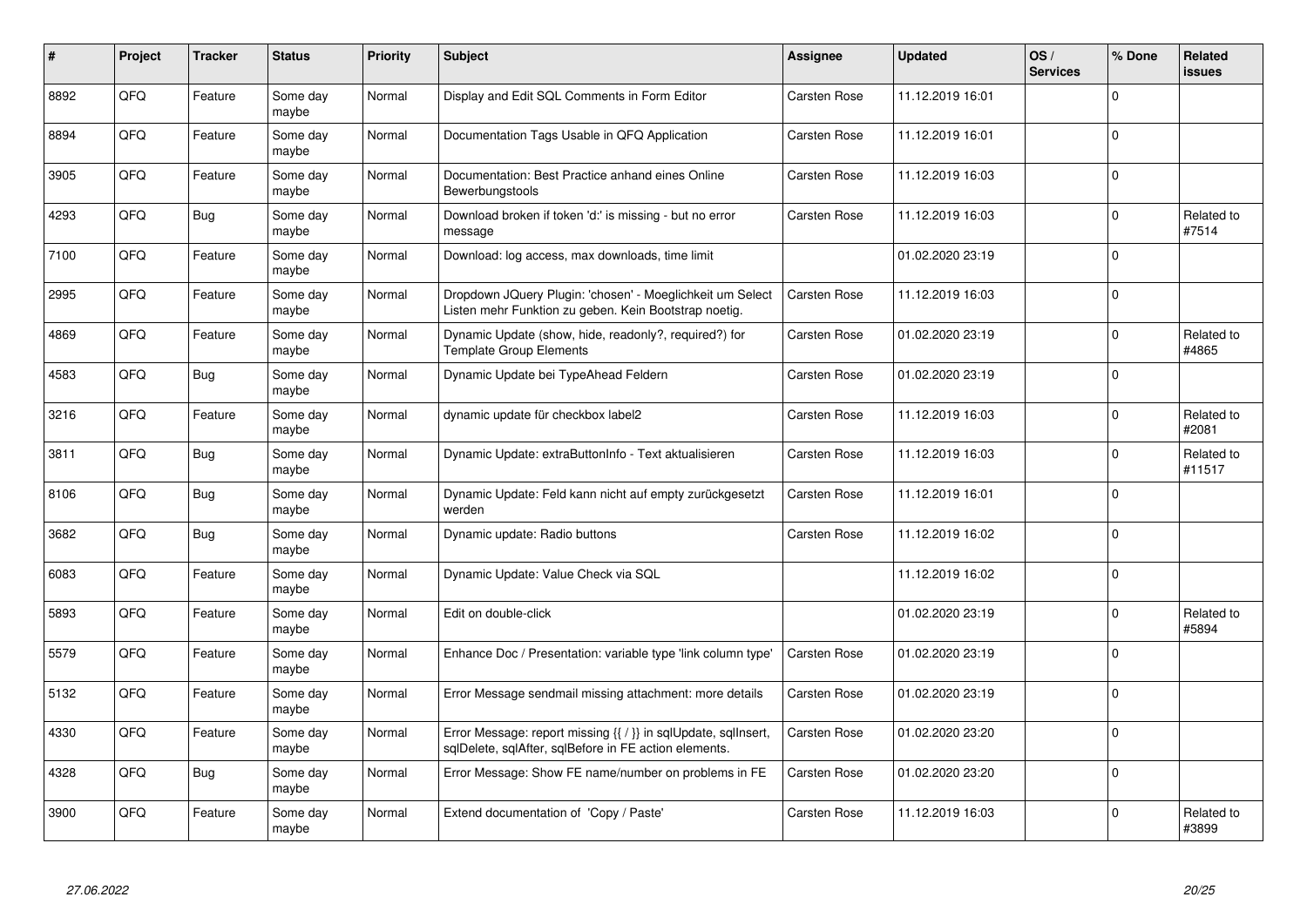| $\pmb{\#}$ | Project | <b>Tracker</b> | <b>Status</b>     | <b>Priority</b> | <b>Subject</b>                                                                                                                                           | <b>Assignee</b> | <b>Updated</b>   | OS/<br><b>Services</b> | % Done      | Related<br>issues                                                     |
|------------|---------|----------------|-------------------|-----------------|----------------------------------------------------------------------------------------------------------------------------------------------------------|-----------------|------------------|------------------------|-------------|-----------------------------------------------------------------------|
| 11217      | QFQ     | Feature        | Some day<br>maybe | Normal          | <b>Extend Script Functionality</b>                                                                                                                       | Carsten Rose    | 16.09.2021 15:10 |                        | $\Omega$    |                                                                       |
| 4528       | QFQ     | <b>Bug</b>     | Some day<br>maybe | Normal          | extraButtonLock mit SQLAhead Bug                                                                                                                         | Carsten Rose    | 01.02.2020 23:19 |                        | $\mathbf 0$ |                                                                       |
| 6972       | QFQ     | Feature        | Some day<br>maybe | Normal          | Fabric Clipboard / cross browser tab                                                                                                                     | Benjamin Baer   | 01.02.2020 23:21 |                        | $\mathbf 0$ |                                                                       |
| 5024       | QFQ     | Feature        | Some day<br>maybe | Normal          | Fabric: Generate PDF with edits                                                                                                                          | Benjamin Baer   | 01.02.2020 23:20 |                        | $\mathbf 0$ | Related to<br>#10704                                                  |
| 3750       | QFQ     | <b>Bug</b>     | Some day<br>maybe | Normal          | FE in a row: if one violates check, all are red                                                                                                          | Carsten Rose    | 11.12.2019 16:03 |                        | $\mathbf 0$ |                                                                       |
| 3415       | QFQ     | Feature        | Some day<br>maybe | Normal          | FE Login Box Templatefile                                                                                                                                | Benjamin Baer   | 11.12.2019 16:02 |                        | $\mathbf 0$ |                                                                       |
| 4536       | QFQ     | Feature        | Some day<br>maybe | Normal          | FE upload: problem with delete if mutliple uploads an<br>FE.name="                                                                                       |                 | 01.02.2020 23:20 |                        | $\mathbf 0$ |                                                                       |
| 10013      | QFQ     | Feature        | Some day<br>maybe | Normal          | FE.typ=editor: CodeMirror                                                                                                                                | Carsten Rose    | 08.06.2022 10:37 |                        | $\Omega$    | Related to<br>#12611,<br>Related to<br>#12490,<br>Related to<br>#7732 |
| 5021       | QFQ     | <b>Bug</b>     | Some day<br>maybe | Normal          | FE.typ=extra - during save displays error 'datum2' already<br>filled in STORE_SIP - the value is stored nevertheless                                     | Carsten Rose    | 01.02.2020 23:19 |                        | $\mathbf 0$ | Related to<br>#3875                                                   |
| 5877       | QFQ     | <b>Bug</b>     | Some day<br>maybe | Normal          | FE.type=note:bsColumn strange behaviour                                                                                                                  |                 | 01.02.2020 23:19 |                        | $\Omega$    |                                                                       |
| 4444       | QFQ     | Feature        | Some day<br>maybe | Normal          | FE.type=upload: detect mime type                                                                                                                         |                 | 11.12.2019 16:02 |                        | $\Omega$    | Related to<br>#4303                                                   |
| 4872       | QFQ     | Feature        | Some day<br>maybe | Normal          | Fields of Typo3 page available in STORE_TYPO3                                                                                                            | Carsten Rose    | 01.02.2020 23:19 |                        | $\mathbf 0$ |                                                                       |
| 5923       | QFQ     | Feature        | Some day<br>maybe | Normal          | fillStoreSystemBySqlLate                                                                                                                                 |                 | 01.02.2020 23:19 |                        | $\mathbf 0$ |                                                                       |
| 3880       | QFQ     | Feature        | Some day<br>maybe | Normal          | Form 'Form': anlegen einer Tabelle                                                                                                                       |                 | 14.01.2021 10:12 |                        | $\mathbf 0$ |                                                                       |
| 3879       | QFQ     | Feature        | Some day<br>maybe | Normal          | Form 'FormElement': Beim Feld 'name' rechts in der Notiz<br>einen Link einblenden - a) aktuelle Definition anzeigen, b)<br>Spalte in der Tabelle anlegen |                 | 11.12.2019 16:03 |                        | $\mathbf 0$ |                                                                       |
| 3878       | QFQ     | Feature        | Some day<br>maybe | Normal          | Form 'FormElement': Spalte 'name' typeAhead mit<br>Spaltennamen der Primarytable.                                                                        |                 | 11.12.2019 16:03 |                        | $\mathbf 0$ |                                                                       |
| 11322      | QFQ     | Feature        | Some day<br>maybe | Normal          | Form Element JSON - (multiline parameter field)                                                                                                          | Carsten Rose    | 16.09.2021 15:10 |                        | $\mathbf 0$ |                                                                       |
| 12315      | QFQ     | Feature        | Some day<br>maybe | Normal          | Form History (Diffs) / Backups                                                                                                                           | Carsten Rose    | 16.09.2021 15:10 |                        | $\mathbf 0$ |                                                                       |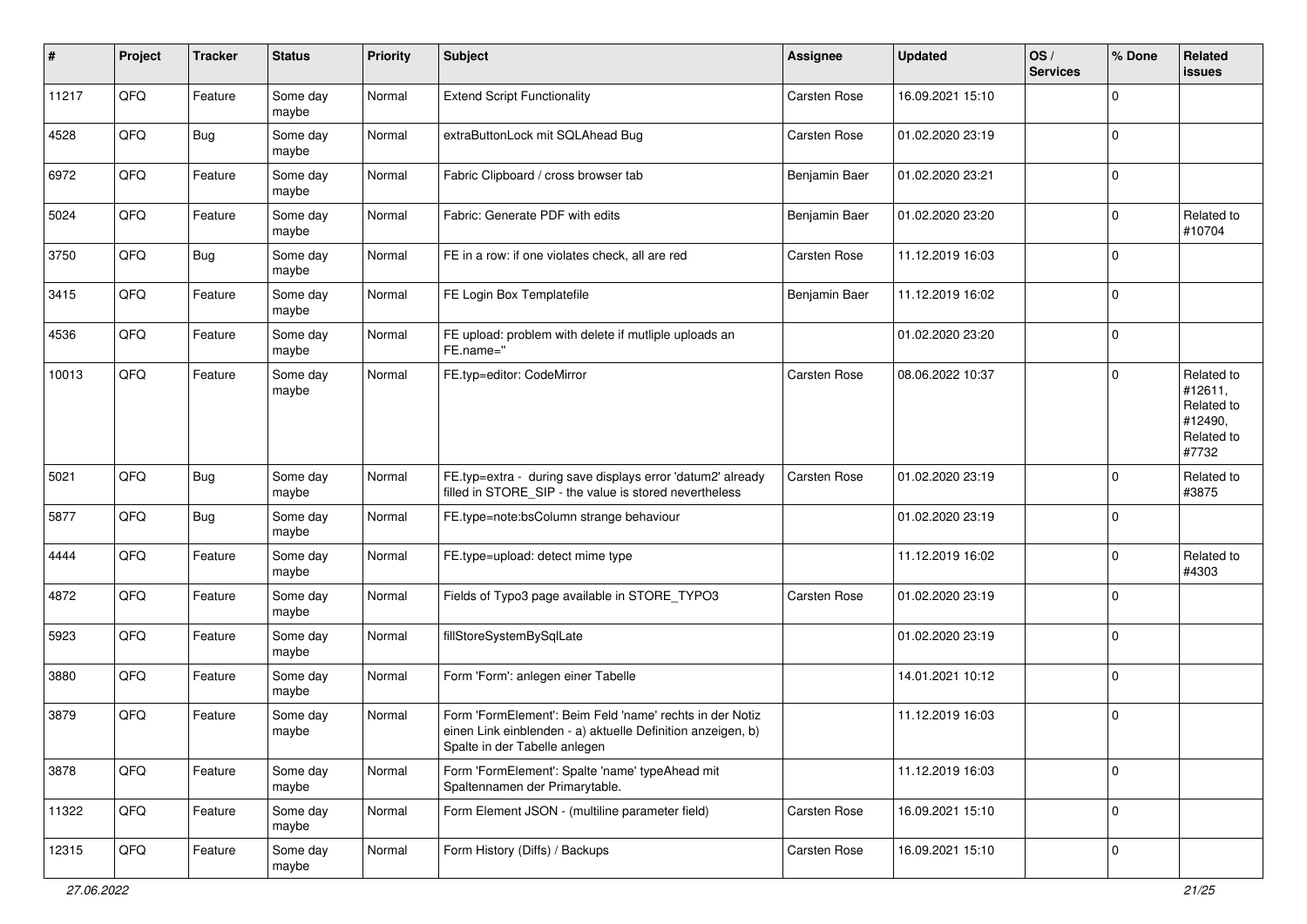| ∦     | Project | <b>Tracker</b> | <b>Status</b>     | <b>Priority</b> | <b>Subject</b>                                                                                                                      | <b>Assignee</b> | <b>Updated</b>   | OS/<br><b>Services</b> | % Done      | Related<br>issues                                                      |
|-------|---------|----------------|-------------------|-----------------|-------------------------------------------------------------------------------------------------------------------------------------|-----------------|------------------|------------------------|-------------|------------------------------------------------------------------------|
| 5557  | QFQ     | <b>Bug</b>     | Some day<br>maybe | Normal          | Form load: STORE_RECORD filled, but should be empty                                                                                 | Carsten Rose    | 01.02.2020 23:19 |                        | $\mathbf 0$ |                                                                        |
| 5983  | QFQ     | Feature        | Some day<br>maybe | Normal          | Form Submit (save & update): normalize date/-time FE                                                                                | Carsten Rose    | 01.02.2020 23:19 |                        | $\mathbf 0$ |                                                                        |
| 3708  | QFQ     | Feature        | Some day<br>maybe | Normal          | Form: input - 'specialchars', 'none'  gewisse tags erlauben.<br>andere verbieten                                                    | Carsten Rose    | 11.12.2019 16:02 |                        | $\mathbf 0$ | Related to<br>#14320                                                   |
| 4443  | QFQ     | Feature        | Some day<br>maybe | Normal          | Form: multiple secondary tables                                                                                                     |                 | 01.02.2020 23:20 |                        | $\mathbf 0$ |                                                                        |
| 7278  | QFQ     | Feature        | Some day<br>maybe | Normal          | Form: Wert vordefinieren der immer gesetzt wird                                                                                     |                 | 02.05.2021 09:27 |                        | $\mathbf 0$ |                                                                        |
| 3877  | QFQ     | Feature        | Some day<br>maybe | Normal          | FormEditor: die Felder die aktuell nicht gebraucht werden<br>nur auf readonly/disabled setzen (nicht ausblenden > das<br>irritiert. | Carsten Rose    | 11.12.2019 16:03 |                        | $\mathbf 0$ |                                                                        |
| 3350  | QFQ     | Feature        | Some day<br>maybe | Normal          | FormEditor: Hilfetext hinter 'checktype'                                                                                            | Carsten Rose    | 11.12.2019 16:02 |                        | $\mathbf 0$ |                                                                        |
| 4008  | QFQ     | Bug            | Some day<br>maybe | Normal          | FormElemen.type=sendmail: wrong 'TO' if 'real<br>name <rea@mail.to>' is used</rea@mail.to>                                          | Carsten Rose    | 11.12.2019 16:03 |                        | $\mathbf 0$ |                                                                        |
| 3570  | QFQ     | <b>Bug</b>     | Some day<br>maybe | High            | Formular mit prmitnew permitEdit=Always wird nicht<br>aufgerufen (ist leer)                                                         | Carsten Rose    | 03.05.2021 21:14 |                        | $\mathbf 0$ |                                                                        |
| 6515  | QFQ     | Feature        | Some day<br>maybe | Normal          | Formular: Felder dynamisch ein/ausblenden                                                                                           |                 | 11.12.2019 16:02 |                        | $\mathbf 0$ |                                                                        |
| 10095 | QFQ     | Feature        | Some day<br>maybe | Normal          | Generic Gitlab Integration into QFQ                                                                                                 | Carsten Rose    | 16.09.2021 15:10 |                        | $\mathbf 0$ |                                                                        |
| 9126  | QFQ     | Bug            | Some day<br>maybe | Normal          | hidden Form elements are present in page source                                                                                     |                 | 02.01.2021 18:41 |                        | $\mathbf 0$ |                                                                        |
| 7453  | QFQ     | Feature        | Some day<br>maybe | Normal          | import / export forms QFQ                                                                                                           | Carsten Rose    | 16.09.2021 15:10 |                        | $\mathbf 0$ |                                                                        |
| 4659  | QFQ     | <b>Bug</b>     | Some day<br>maybe | Normal          | infoButtonExtra                                                                                                                     | Carsten Rose    | 01.02.2020 23:20 |                        | $\mathbf 0$ |                                                                        |
| 2950  | QFQ     | Feature        | Some day<br>maybe | Normal          | Inhalt QFQ Records als File                                                                                                         |                 | 11.12.2019 16:03 |                        | $\mathbf 0$ |                                                                        |
| 11036 | QFQ     | Feature        | Some day<br>maybe | Normal          | inline report editor permissions                                                                                                    | Carsten Rose    | 16.09.2021 15:09 |                        | $\mathbf 0$ | Related to<br>#11323                                                   |
| 4259  | QFO     | Feature        | Some day<br>maybe | Normal          | Instant trigger a cron job                                                                                                          | Carsten Rose    | 11.12.2019 16:03 |                        | $\pmb{0}$   |                                                                        |
| 7732  | QFO     | Feature        | Some day<br>maybe | Normal          | Javascript: Lazy Loading der add on libs                                                                                            | Benjamin Baer   | 08.06.2022 10:38 |                        | $\mathbf 0$ | Related to<br>#12611,<br>Related to<br>#12490,<br>Related to<br>#10013 |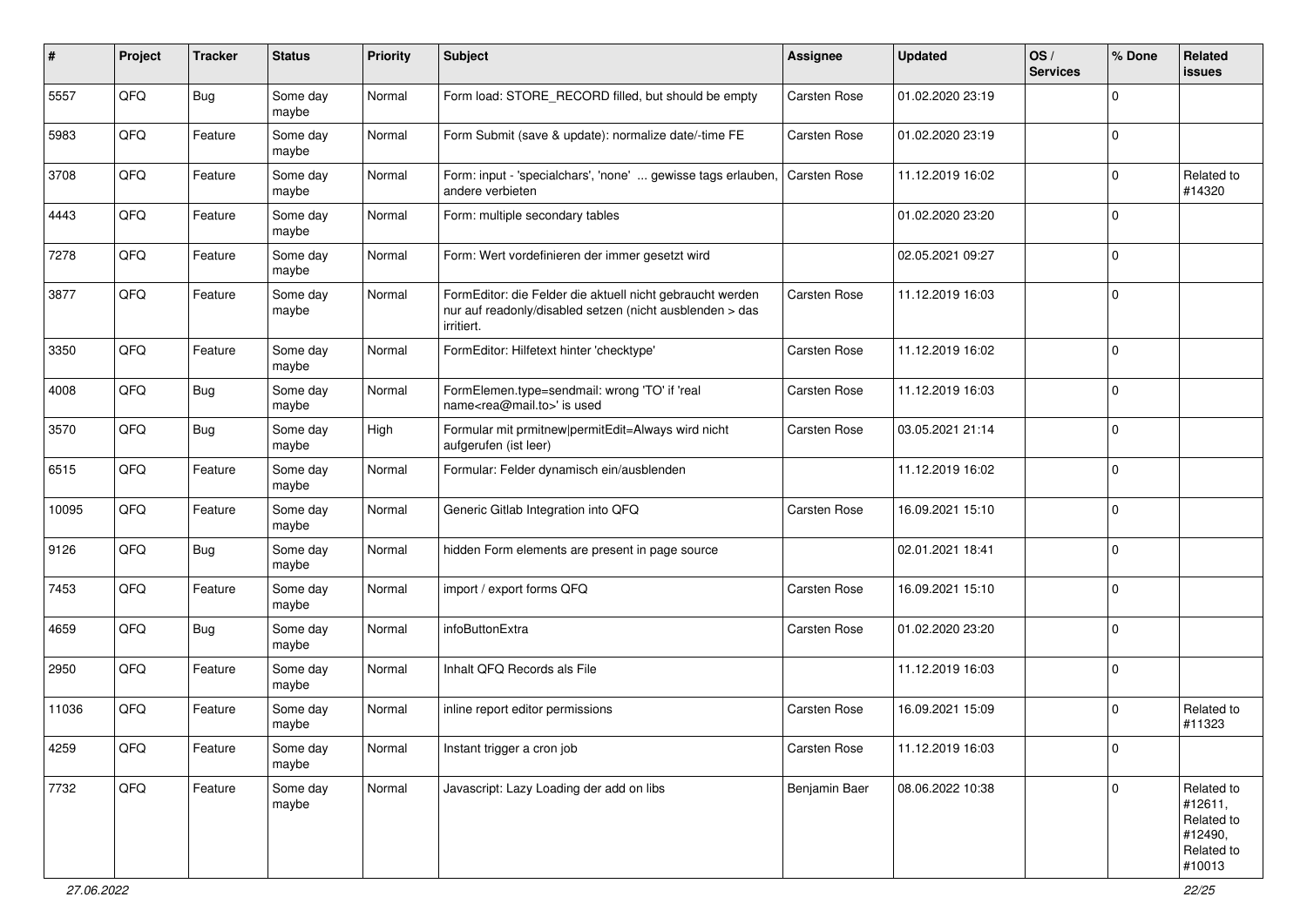| #    | Project | <b>Tracker</b> | <b>Status</b>     | <b>Priority</b> | <b>Subject</b>                                                                                         | <b>Assignee</b> | Updated          | OS/<br><b>Services</b> | % Done      | Related<br>issues                           |
|------|---------|----------------|-------------------|-----------------|--------------------------------------------------------------------------------------------------------|-----------------|------------------|------------------------|-------------|---------------------------------------------|
| 1510 | QFQ     | Feature        | Some day<br>maybe | Normal          | jquery von google laden, falls das nicht geht lokal                                                    |                 | 11.12.2019 16:03 |                        | $\Omega$    |                                             |
| 1946 | QFQ     | Feature        | Some day<br>maybe | Normal          | Kontrolle ob der ReadOnly Modus bei den<br>Formularelementen korrekt implementiert ist                 | Carsten Rose    | 11.12.2019 16:03 |                        | $\mathbf 0$ |                                             |
| 3457 | QFQ     | Feature        | Some day<br>maybe | Normal          | LDAP: concat multi values to one single entry                                                          | Carsten Rose    | 11.12.2019 16:02 |                        | $\Omega$    |                                             |
| 3617 | QFQ     | Feature        | Some day<br>maybe | Normal          | Load javascripts at bottom                                                                             |                 | 11.12.2019 16:02 |                        | $\Omega$    |                                             |
| 4433 | QFQ     | Feature        | Some day<br>maybe | Normal          | Log when SIP will be destroyed by QFQ for any (security)<br>reason                                     |                 | 01.02.2020 23:20 |                        | $\Omega$    | Related to<br>#4432,<br>Related to<br>#5458 |
| 4439 | QFQ     | Feature        | Some day<br>maybe | Normal          | Log: report all actions fired by an FE Element, incl. the<br>original directive (slaveld, sqllnsert, ) |                 | 01.02.2020 23:20 |                        | $\Omega$    | Related to<br>#4432,<br>Related to<br>#5458 |
| 5852 | QFQ     | Feature        | Some day<br>maybe | Normal          | Logging: mail.log / sql.log - im FE anzeigen und via AJAX<br>aktualisieren                             | Carsten Rose    | 01.02.2020 23:19 |                        | $\Omega$    | Related to<br>#5885                         |
| 4974 | QFQ     | Feature        | Some day<br>maybe | Normal          | Long polling - inform all listening clients of changes                                                 |                 | 11.12.2019 16:02 |                        | $\Omega$    |                                             |
| 5455 | QFQ     | Feature        | Some day<br>maybe | Normal          | Mail Redirects grld abhaengig                                                                          |                 | 01.02.2020 23:20 |                        | $\Omega$    |                                             |
| 2084 | QFQ     | Feature        | Some day<br>maybe | Normal          | Mailto mit encryption: Subrecord                                                                       | Carsten Rose    | 11.12.2019 16:03 |                        | $\Omega$    | Related to<br>#2082                         |
| 4440 | QFQ     | Feature        | Some day<br>maybe | Normal          | Manual.rst: explain how to. expand PHP Session to 4h                                                   |                 | 11.12.2019 16:02 |                        | $\Omega$    |                                             |
| 7104 | QFQ     | Feature        | Some day<br>maybe | Normal          | Manual: hint about escaping if '\r' appears in mail body                                               |                 | 11.12.2019 16:01 |                        | $\Omega$    |                                             |
| 4027 | QFQ     | Feature        | Some day<br>maybe | Normal          | Missing: orange 'check' / 'bullet'                                                                     |                 | 11.12.2019 16:03 |                        | $\mathbf 0$ |                                             |
| 4626 | QFQ     | Feature        | Some day<br>maybe | Normal          | Mobile View: 'classBody=qfq-form-right' makes no sense                                                 |                 | 01.02.2020 23:20 |                        | $\mathbf 0$ |                                             |
| 3646 | QFQ     | Feature        | Some day<br>maybe | Normal          | Moeglichkeit HTML Tags in Reports auszugeben (zu<br>enkodieren: htmlspecialchars)                      |                 | 11.12.2019 16:02 |                        | $\Omega$    | Related to<br>#14320                        |
| 4365 | QFG     | Feature        | Some day<br>maybe | Normal          | Multi Language: new way of config                                                                      | Carsten Rose    | 01.02.2020 23:20 |                        | 0           |                                             |
| 9579 | QFO     | Feature        | Some day<br>maybe | Normal          | Multiform with Process Row                                                                             | Carsten Rose    | 11.12.2019 16:01 |                        | 0           |                                             |
| 6084 | QFQ     | Feature        | Some day<br>maybe | Normal          | New escape type: 'D' - convert date                                                                    |                 | 01.02.2020 23:19 |                        | 0           |                                             |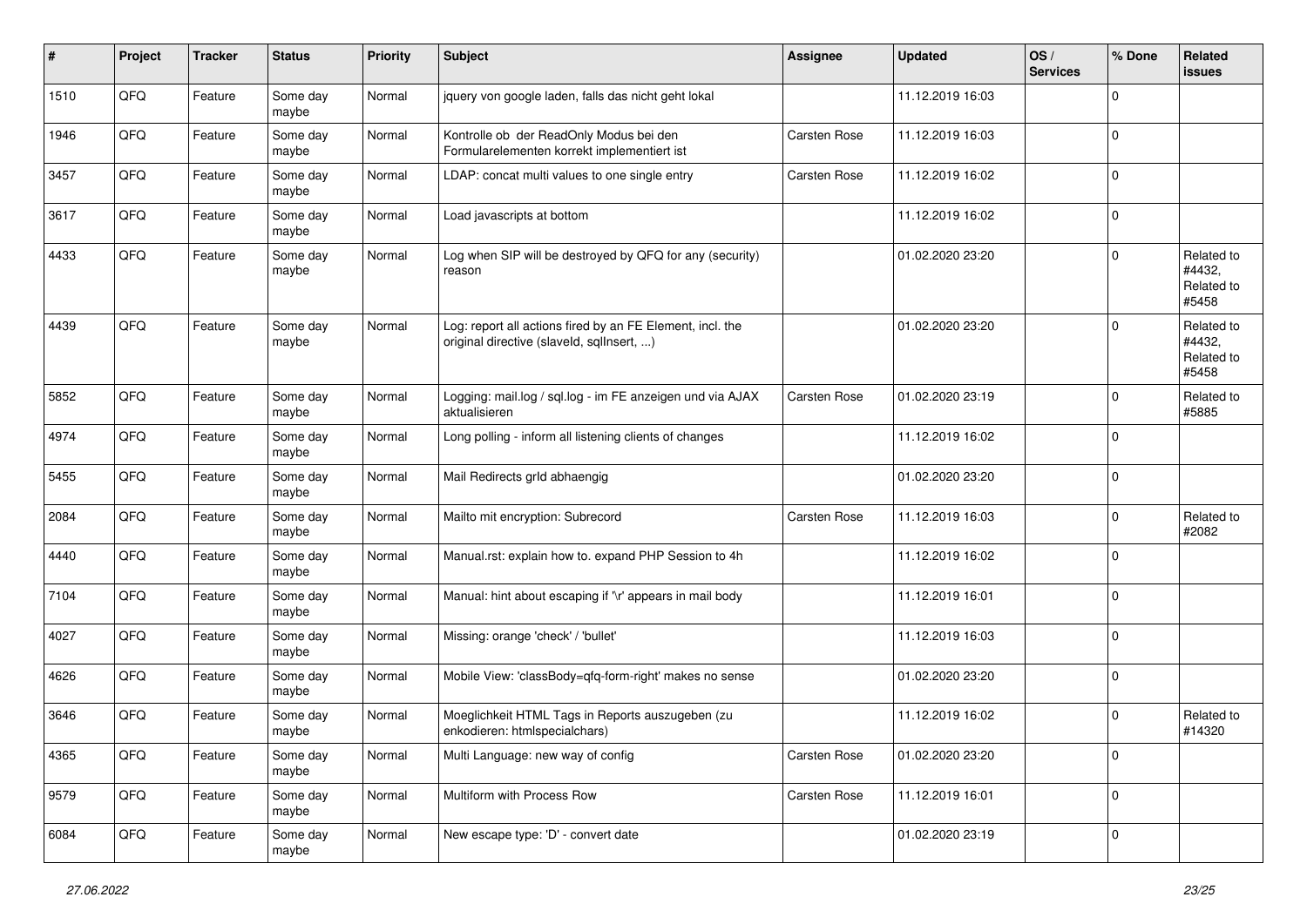| #    | Project | <b>Tracker</b> | <b>Status</b>     | <b>Priority</b> | <b>Subject</b>                                                                                               | <b>Assignee</b>     | <b>Updated</b>   | OS/<br><b>Services</b> | % Done       | Related<br><b>issues</b> |
|------|---------|----------------|-------------------|-----------------|--------------------------------------------------------------------------------------------------------------|---------------------|------------------|------------------------|--------------|--------------------------|
| 4446 | QFQ     | Feature        | Some day<br>maybe | Normal          | New FE get same feldContainerId as last modifed FE                                                           |                     | 01.02.2020 23:20 |                        | $\Omega$     |                          |
| 7229 | QFQ     | Feature        | Some day<br>maybe | Normal          | New FormElement.type: Button                                                                                 |                     | 01.02.2021 12:32 |                        | $\mathbf{0}$ |                          |
| 4546 | QFQ     | <b>Bug</b>     | Some day<br>maybe | Normal          | NH: SIP storage is destroyed                                                                                 |                     | 01.02.2020 23:20 |                        | $\mathbf 0$  |                          |
| 3613 | QFQ     | <b>Bug</b>     | Some day<br>maybe | Normal          | note /note unchecked -> note div (col-md) wird weiterhin<br>gerendert                                        | Elias Villiger      | 01.02.2020 23:19 |                        | 100          |                          |
| 8101 | QFQ     | Feature        | Some day<br>maybe | Normal          | Password hash: support further hashing methods                                                               | <b>Carsten Rose</b> | 16.09.2021 15:10 |                        | $\mathbf{0}$ |                          |
| 7336 | QFQ     | Feature        | Some day<br>maybe | Normal          | PDF Upload: disallow PDFs with specific Meta information                                                     | Carsten Rose        | 11.12.2019 16:01 |                        | $\Omega$     |                          |
| 2063 | QFQ     | <b>Bug</b>     | Some day<br>maybe | Normal          | Pills auf 'inaktiv' setzen falls keine Element auf dem Pill<br>sichtbar sind.                                | Benjamin Baer       | 11.12.2019 16:03 |                        | $\mathbf 0$  | Related to<br>#3752      |
| 3495 | QFQ     | Feature        | Some day<br>maybe | Normal          | Predifined Parameter werden nicht in '+' (add new record)<br>SIP gerendert.                                  |                     | 11.12.2019 16:02 |                        | $\Omega$     |                          |
| 1253 | QFQ     | Feature        | Some day<br>maybe | Normal          | QF: Colorpicker                                                                                              |                     | 11.12.2019 16:03 |                        | $\Omega$     |                          |
| 1251 | QFQ     | Feature        | Some day<br>maybe | Normal          | QF: Combo                                                                                                    |                     | 11.12.2019 16:03 |                        | $\mathbf 0$  |                          |
| 955  | QFQ     | Feature        | Some day<br>maybe | Normal          | QF: Notizen vor/nach dem Form                                                                                |                     | 01.02.2020 23:20 |                        | $\mathbf 0$  |                          |
| 1234 | QFQ     | Feature        | Some day<br>maybe | Normal          | QF: Record numbering: Im Grid soll in Spalte 1 optional die<br>laufende Nummer der Records angezeigt werden. |                     | 01.02.2020 23:20 |                        | $\mathbf 0$  |                          |
| 5160 | QFQ     | Feature        | Some day<br>maybe | Normal          | QFQ collaborative / together.js, ShareJS, y-js, collaborative,                                               |                     | 11.12.2019 16:02 |                        | $\mathbf 0$  |                          |
| 5389 | QFQ     | Feature        | Some day<br>maybe | Normal          | QFQ Design: Multline label / note                                                                            | Benjamin Baer       | 01.02.2020 23:19 |                        | $\mathbf 0$  |                          |
| 9024 | QFQ     | <b>Bug</b>     | Some day<br>maybe | Normal          | QFQ Einarbeitung                                                                                             |                     | 01.02.2020 15:56 |                        | $\Omega$     |                          |
| 1635 | QFQ     | Feature        | Some day<br>maybe | Normal          | QFQ Extension content record: weitere Optionen<br>einblenden.                                                | Carsten Rose        | 11.12.2019 16:03 |                        | $\Omega$     |                          |
| 5892 | QFQ     | Feature        | Some day<br>maybe | Normal          | QFQ should use T3 API to manipulate FE GROUP<br>membership                                                   |                     | 01.02.2020 23:20 |                        | $\mathbf 0$  |                          |
| 3692 | QFQ     | Feature        | Some day<br>maybe | Normal          | QFQ Webseite                                                                                                 | Benjamin Baer       | 11.12.2019 16:02 |                        | $\mathbf 0$  | Related to<br>#5033      |
| 7108 | QFQ     | Feature        | Some day<br>maybe | Normal          | QFQ Wrap Elements                                                                                            |                     | 11.12.2019 16:01 |                        | $\Omega$     |                          |